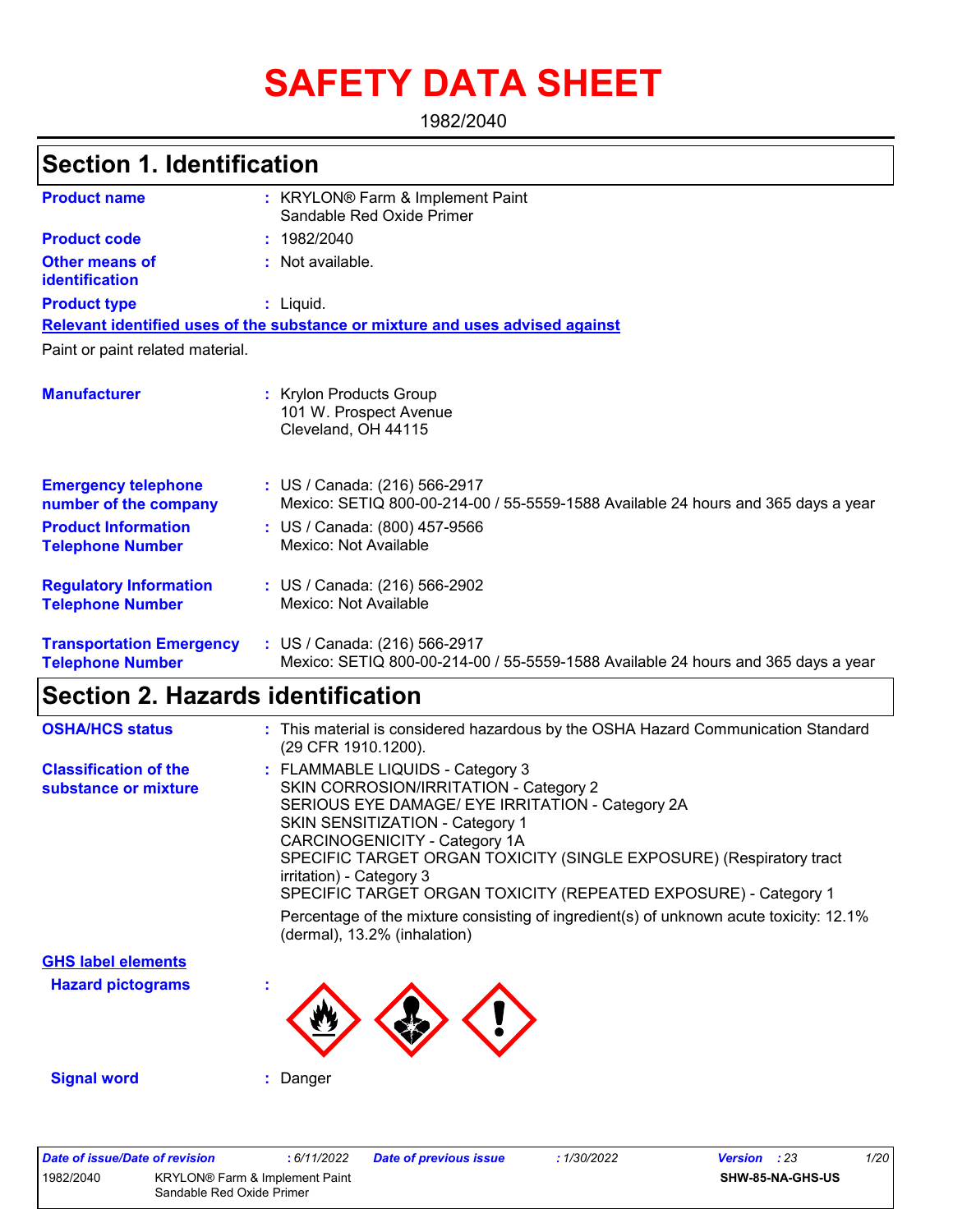# **Section 2. Hazards identification**

| <b>Hazard statements</b>              | : Flammable liquid and vapor.<br>Causes skin irritation.<br>May cause an allergic skin reaction.<br>Causes serious eye irritation.<br>May cause respiratory irritation.<br>May cause cancer.<br>Causes damage to organs through prolonged or repeated exposure. (lungs)                                                                                                                                                                                                                                                                                                                                                                                                                                                                                                                                                                                                                                                                                                                        |
|---------------------------------------|------------------------------------------------------------------------------------------------------------------------------------------------------------------------------------------------------------------------------------------------------------------------------------------------------------------------------------------------------------------------------------------------------------------------------------------------------------------------------------------------------------------------------------------------------------------------------------------------------------------------------------------------------------------------------------------------------------------------------------------------------------------------------------------------------------------------------------------------------------------------------------------------------------------------------------------------------------------------------------------------|
| <b>Precautionary statements</b>       |                                                                                                                                                                                                                                                                                                                                                                                                                                                                                                                                                                                                                                                                                                                                                                                                                                                                                                                                                                                                |
| <b>General</b>                        | : Read label before use. Keep out of reach of children. If medical advice is needed,<br>have product container or label at hand.                                                                                                                                                                                                                                                                                                                                                                                                                                                                                                                                                                                                                                                                                                                                                                                                                                                               |
| <b>Prevention</b>                     | : Obtain special instructions before use. Do not handle until all safety precautions have<br>been read and understood. Wear protective gloves, protective clothing and eye or face<br>protection. Keep away from heat, hot surfaces, sparks, open flames and other ignition<br>sources. No smoking. Use explosion-proof electrical, ventilating or lighting equipment.<br>Use non-sparking tools. Take action to prevent static discharges. Use only outdoors or<br>in a well-ventilated area. Do not breathe vapor. Do not eat, drink or smoke when using<br>this product. Wash thoroughly after handling. Contaminated work clothing must not be<br>allowed out of the workplace.                                                                                                                                                                                                                                                                                                            |
| <b>Response</b>                       | : IF exposed or concerned: Get medical advice or attention. IF INHALED: Remove<br>person to fresh air and keep comfortable for breathing. Call a POISON CENTER or<br>doctor if you feel unwell. IF ON SKIN (or hair): Take off immediately all contaminated<br>clothing. Rinse skin with water. Wash contaminated clothing before reuse. IF ON SKIN:<br>Wash with plenty of water. If skin irritation or rash occurs: Get medical advice or<br>attention. IF IN EYES: Rinse cautiously with water for several minutes. Remove contact<br>lenses, if present and easy to do. Continue rinsing. If eye irritation persists: Get medical<br>advice or attention.                                                                                                                                                                                                                                                                                                                                  |
| <b>Storage</b>                        | : Store locked up. Store in a well-ventilated place. Keep container tightly closed. Keep<br>cool.                                                                                                                                                                                                                                                                                                                                                                                                                                                                                                                                                                                                                                                                                                                                                                                                                                                                                              |
| <b>Disposal</b>                       | : Dispose of contents and container in accordance with all local, regional, national and<br>international regulations.                                                                                                                                                                                                                                                                                                                                                                                                                                                                                                                                                                                                                                                                                                                                                                                                                                                                         |
| <b>Supplemental label</b><br>elements | DELAYED EFFECTS FROM LONG TERM OVEREXPOSURE. Contains solvents which<br>can cause permanent brain and nervous system damage. Intentional misuse by<br>deliberately concentrating and inhaling the contents can be harmful or fatal. WARNING:<br>This product contains chemicals known to the State of California to cause cancer and<br>birth defects or other reproductive harm. Adequate ventilation required when sanding or<br>abrading the dried film. If Adequate ventilation cannot be provided wear an approved<br>particulate respirator (NIOSH approved). Follow respirator manufacturer's directions for<br>respirator use. DELAYED EFFECTS FROM LONG TERM OVEREXPOSURE. Abrading<br>or sanding of the dry film may release Crystalline Silica which has been shown to cause<br>lung damage and cancer under long term exposure.<br>Please refer to the SDS for additional information. Keep out of reach of children. Do not<br>transfer contents to other containers for storage. |
| <b>Hazards not otherwise</b>          | : DANGER: Rags, steel wool, other waste soaked with this product, and sanding residue                                                                                                                                                                                                                                                                                                                                                                                                                                                                                                                                                                                                                                                                                                                                                                                                                                                                                                          |
| classified                            | may spontaneously catch fire if improperly discarded. Immediately place rags, steel<br>wool, other waste soaked with this product, and sanding residue in a sealed, water-filled,<br>metal container. Dispose of in accordance with local fire regulations.                                                                                                                                                                                                                                                                                                                                                                                                                                                                                                                                                                                                                                                                                                                                    |

# **Section 3. Composition/information on ingredients**

| Substance/mixture                              | : Mixture        |
|------------------------------------------------|------------------|
| <b>Other means of</b><br><i>identification</i> | : Not available. |

**CAS number/other identifiers**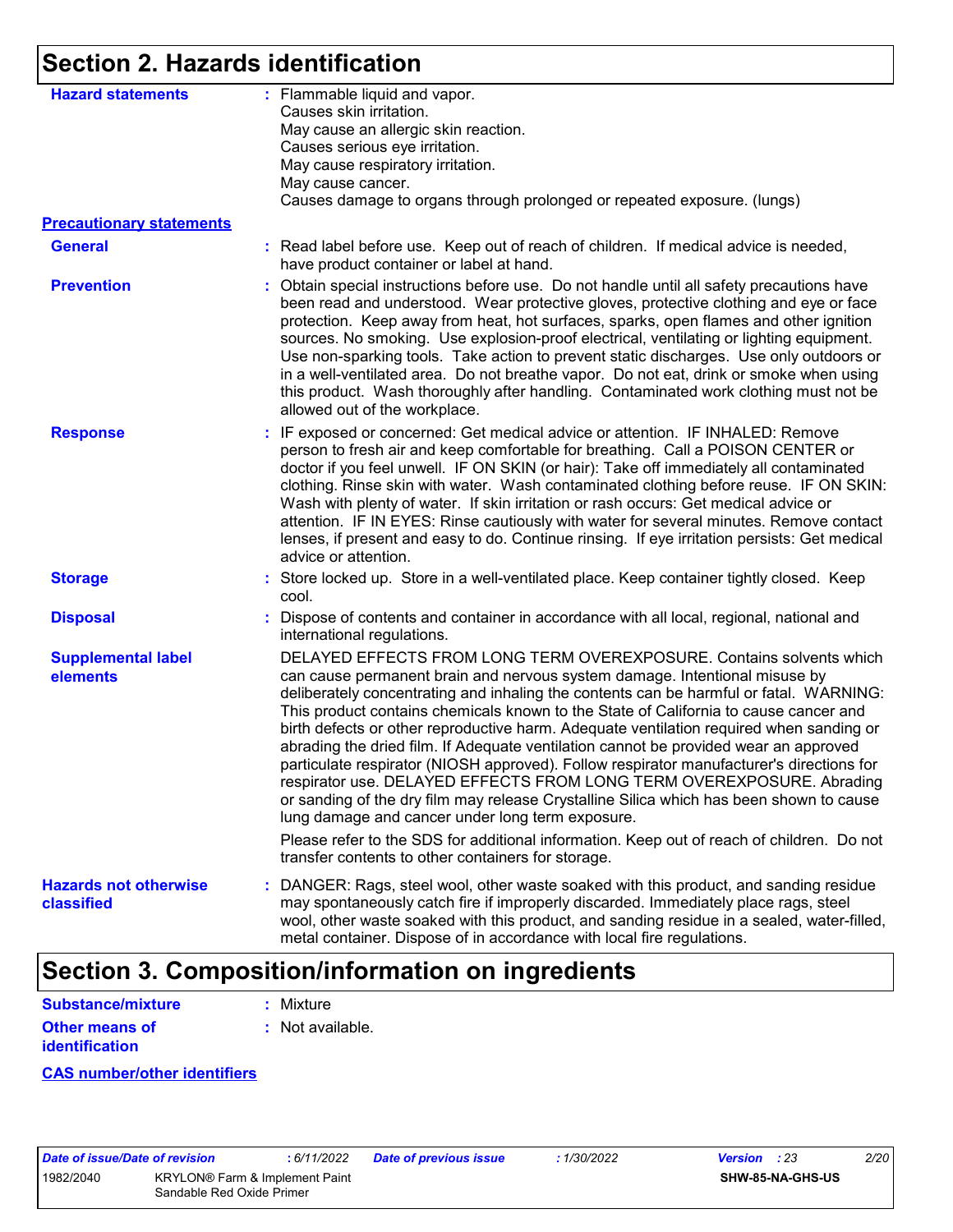### **Section 3. Composition/information on ingredients**

| <b>Ingredient name</b>                | % by weight | <b>CAS number</b> |
|---------------------------------------|-------------|-------------------|
| Calcium Carbonate                     | 225 - ≤50   | 1317-65-3         |
| p-Chlorobenzotrifluoride              | 210 - ≤25   | 98-56-6           |
| Xylene, mixed isomers                 | ≰8.1        | 1330-20-7         |
| <b>Titanium Dioxide</b>               | ≤10         | 13463-67-7        |
| Iron Oxide                            | $\leq$ 3    | 1309-37-1         |
| Talc                                  | $\leq$ 3    | 14807-96-6        |
| Ethylbenzene                          | $≤1.5$      | 100-41-4          |
| Methyl n-Amyl Ketone                  | $\leq$ 3    | 110-43-0          |
| Methyl n-Propyl Ketone                | $\leq$ 3    | 107-87-9          |
| Methyl Ethyl Ketoxime                 | $<$ 1       | 96-29-7           |
| Light Aliphatic Hydrocarbon           | ≤0.3        | 64742-47-8        |
| Crystalline Silica, respirable powder | ≤0.3        | 14808-60-7        |
| Methyl Isobutyl Ketone                | l≤0.3       | 108-10-1          |
| Carbon Black                          | ≤0.3        | 1333-86-4         |

Any concentration shown as a range is to protect confidentiality or is due to batch variation.

**There are no additional ingredients present which, within the current knowledge of the supplier and in the concentrations applicable, are classified and hence require reporting in this section.**

**Occupational exposure limits, if available, are listed in Section 8.**

### **Section 4. First aid measures**

| <b>Description of necessary first aid measures</b> |                                                                                                                                                                                                                                                                                                                                                                                                                                                                                                                                                                                                                                                                                                                                                                                                                                                                                                                |
|----------------------------------------------------|----------------------------------------------------------------------------------------------------------------------------------------------------------------------------------------------------------------------------------------------------------------------------------------------------------------------------------------------------------------------------------------------------------------------------------------------------------------------------------------------------------------------------------------------------------------------------------------------------------------------------------------------------------------------------------------------------------------------------------------------------------------------------------------------------------------------------------------------------------------------------------------------------------------|
| <b>Eye contact</b>                                 | : Immediately flush eyes with plenty of water, occasionally lifting the upper and lower<br>eyelids. Check for and remove any contact lenses. Continue to rinse for at least 10<br>minutes. Get medical attention.                                                                                                                                                                                                                                                                                                                                                                                                                                                                                                                                                                                                                                                                                              |
| <b>Inhalation</b>                                  | : Remove victim to fresh air and keep at rest in a position comfortable for breathing. If it<br>is suspected that fumes are still present, the rescuer should wear an appropriate mask<br>or self-contained breathing apparatus. If not breathing, if breathing is irregular or if<br>respiratory arrest occurs, provide artificial respiration or oxygen by trained personnel. It<br>may be dangerous to the person providing aid to give mouth-to-mouth resuscitation.<br>Get medical attention. If necessary, call a poison center or physician. If unconscious,<br>place in recovery position and get medical attention immediately. Maintain an open<br>airway. Loosen tight clothing such as a collar, tie, belt or waistband. In case of<br>inhalation of decomposition products in a fire, symptoms may be delayed. The exposed<br>person may need to be kept under medical surveillance for 48 hours. |
| <b>Skin contact</b>                                | : Wash with plenty of soap and water. Remove contaminated clothing and shoes. Wash<br>contaminated clothing thoroughly with water before removing it, or wear gloves.<br>Continue to rinse for at least 10 minutes. Get medical attention. In the event of any<br>complaints or symptoms, avoid further exposure. Wash clothing before reuse. Clean<br>shoes thoroughly before reuse.                                                                                                                                                                                                                                                                                                                                                                                                                                                                                                                          |
| <b>Ingestion</b>                                   | : Wash out mouth with water. Remove dentures if any. If material has been swallowed<br>and the exposed person is conscious, give small quantities of water to drink. Stop if the<br>exposed person feels sick as vomiting may be dangerous. Do not induce vomiting<br>unless directed to do so by medical personnel. If vomiting occurs, the head should be<br>kept low so that vomit does not enter the lungs. Get medical attention. Never give<br>anything by mouth to an unconscious person. If unconscious, place in recovery position<br>and get medical attention immediately. Maintain an open airway. Loosen tight clothing<br>such as a collar, tie, belt or waistband.                                                                                                                                                                                                                              |

| <b>Most important symptoms/effects, acute and delayed</b> |                                                                         |             |                                                                         |             |                     |                  |      |
|-----------------------------------------------------------|-------------------------------------------------------------------------|-------------|-------------------------------------------------------------------------|-------------|---------------------|------------------|------|
| <b>Potential acute health effects</b>                     |                                                                         |             |                                                                         |             |                     |                  |      |
| <b>Eye contact</b><br><b>Inhalation</b>                   |                                                                         |             | : Causes serious eye irritation.<br>: May cause respiratory irritation. |             |                     |                  |      |
| Date of issue/Date of revision                            |                                                                         | : 6/11/2022 | <b>Date of previous issue</b>                                           | : 1/30/2022 | <b>Version</b> : 23 |                  | 3/20 |
| 1982/2040                                                 | KRYLON <sup>®</sup> Farm & Implement Paint<br>Sandable Red Oxide Primer |             |                                                                         |             |                     | SHW-85-NA-GHS-US |      |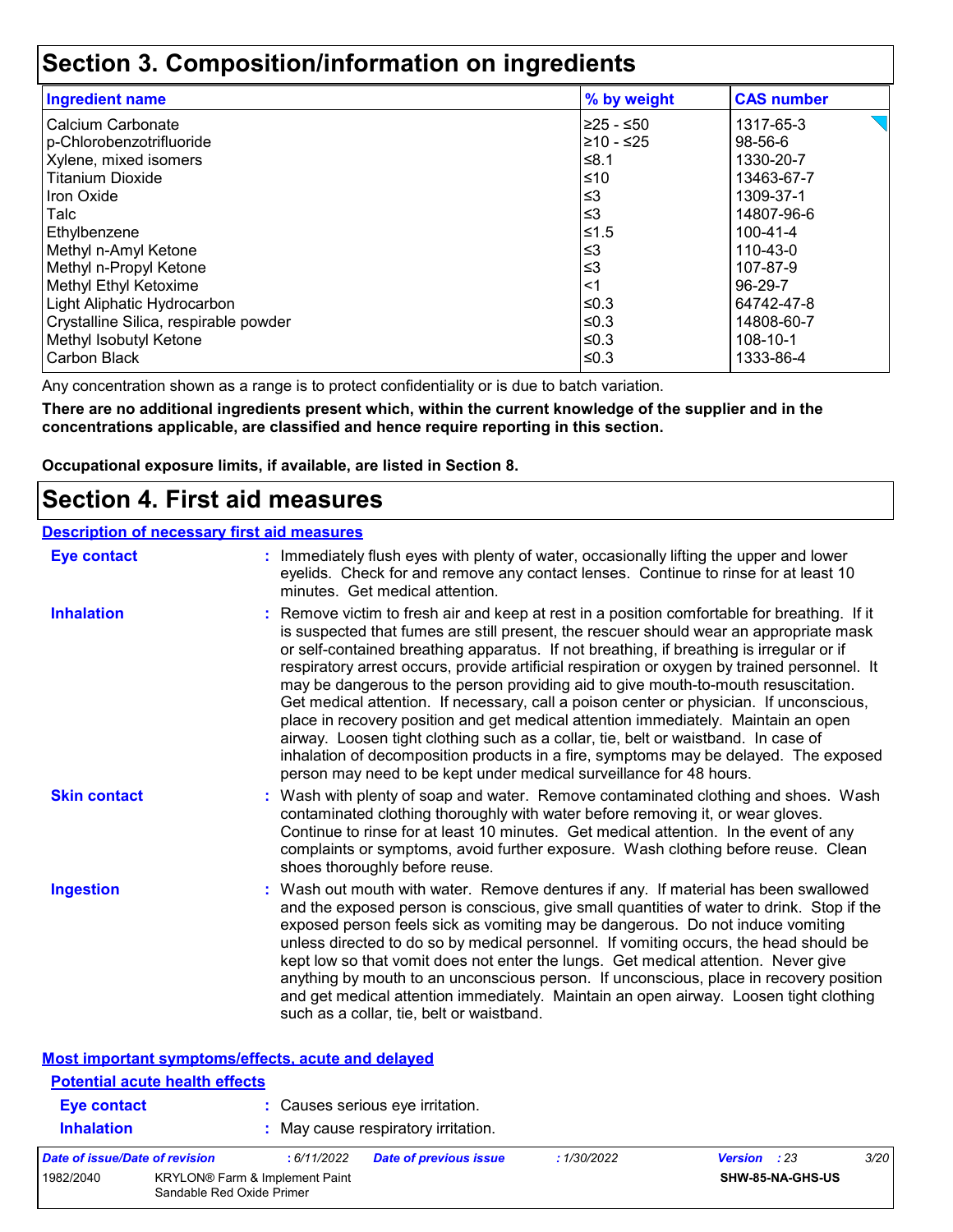### **Section 4. First aid measures**

| : Causes skin irritation. May cause an allergic skin reaction.                                                                                                                                                                                                                                                                                                           |
|--------------------------------------------------------------------------------------------------------------------------------------------------------------------------------------------------------------------------------------------------------------------------------------------------------------------------------------------------------------------------|
| : No known significant effects or critical hazards.                                                                                                                                                                                                                                                                                                                      |
| <b>Over-exposure signs/symptoms</b>                                                                                                                                                                                                                                                                                                                                      |
| : Adverse symptoms may include the following:<br>pain or irritation<br>watering<br>redness                                                                                                                                                                                                                                                                               |
| : Adverse symptoms may include the following:<br>respiratory tract irritation<br>coughing                                                                                                                                                                                                                                                                                |
| : Adverse symptoms may include the following:<br>irritation<br>redness                                                                                                                                                                                                                                                                                                   |
| : No specific data.                                                                                                                                                                                                                                                                                                                                                      |
| <u>Indication of immediate medical attention and special treatment needed, if necessary</u>                                                                                                                                                                                                                                                                              |
| : In case of inhalation of decomposition products in a fire, symptoms may be delayed.<br>The exposed person may need to be kept under medical surveillance for 48 hours.                                                                                                                                                                                                 |
| : No specific treatment.                                                                                                                                                                                                                                                                                                                                                 |
| : No action shall be taken involving any personal risk or without suitable training. If it is<br>suspected that fumes are still present, the rescuer should wear an appropriate mask or<br>self-contained breathing apparatus. It may be dangerous to the person providing aid to<br>give mouth-to-mouth resuscitation. Wash contaminated clothing thoroughly with water |
|                                                                                                                                                                                                                                                                                                                                                                          |

**See toxicological information (Section 11)**

# **Section 5. Fire-fighting measures**

| <b>Extinguishing media</b>                             |                                                                                                                                                                                                                                                                                                                                                                                                                          |
|--------------------------------------------------------|--------------------------------------------------------------------------------------------------------------------------------------------------------------------------------------------------------------------------------------------------------------------------------------------------------------------------------------------------------------------------------------------------------------------------|
| <b>Suitable extinguishing</b><br>media                 | : Use dry chemical, $CO2$ , water spray (fog) or foam.                                                                                                                                                                                                                                                                                                                                                                   |
| <b>Unsuitable extinguishing</b><br>media               | : Do not use water jet.                                                                                                                                                                                                                                                                                                                                                                                                  |
| <b>Specific hazards arising</b><br>from the chemical   | : Flammable liquid and vapor. Runoff to sewer may create fire or explosion hazard. In a<br>fire or if heated, a pressure increase will occur and the container may burst, with the risk<br>of a subsequent explosion. The vapor/gas is heavier than air and will spread along the<br>ground. Vapors may accumulate in low or confined areas or travel a considerable<br>distance to a source of ignition and flash back. |
| <b>Hazardous thermal</b><br>decomposition products     | : Decomposition products may include the following materials:<br>carbon dioxide<br>carbon monoxide<br>phosphorus oxides<br>halogenated compounds<br>carbonyl halides<br>metal oxide/oxides                                                                                                                                                                                                                               |
| <b>Special protective actions</b><br>for fire-fighters | : Promptly isolate the scene by removing all persons from the vicinity of the incident if<br>there is a fire. No action shall be taken involving any personal risk or without suitable<br>training. Move containers from fire area if this can be done without risk. Use water<br>spray to keep fire-exposed containers cool.                                                                                            |

| Date of issue/Date of revision |                                                             | : 6/11/2022 | Date of previous issue | 1/30/2022 | <b>Version</b> : 23     | 4/20 |
|--------------------------------|-------------------------------------------------------------|-------------|------------------------|-----------|-------------------------|------|
| 1982/2040                      | KRYLON® Farm & Implement Paint<br>Sandable Red Oxide Primer |             |                        |           | <b>SHW-85-NA-GHS-US</b> |      |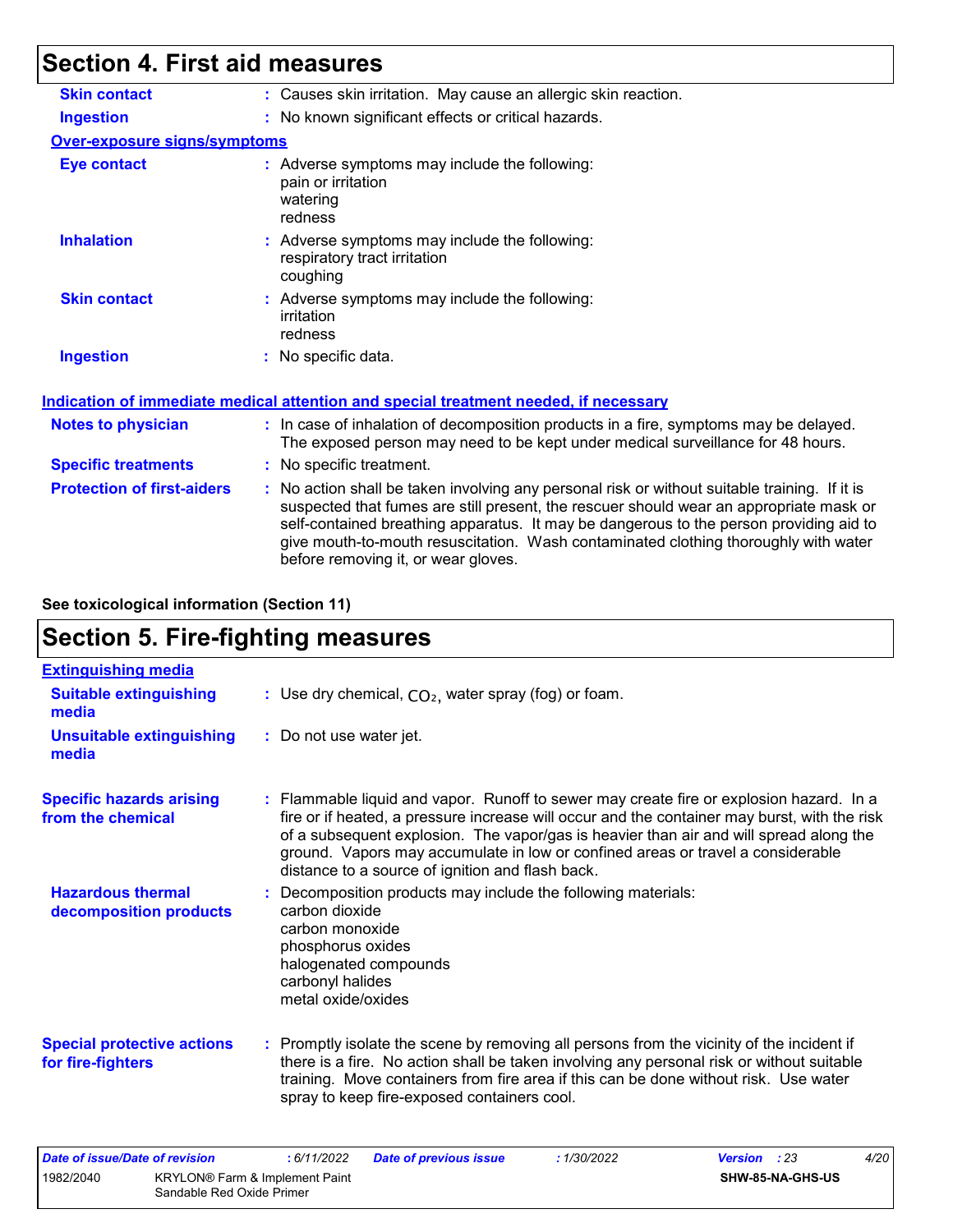### **Section 5. Fire-fighting measures**

Fire-fighters should wear appropriate protective equipment and self-contained breathing **:** apparatus (SCBA) with a full face-piece operated in positive pressure mode. **Special protective equipment for fire-fighters**

### **Section 6. Accidental release measures**

|                                                       | Personal precautions, protective equipment and emergency procedures                                                                                                                                                                                                                                                                                                                                                                                                                                                                                                                                                                                                                                                                                                  |
|-------------------------------------------------------|----------------------------------------------------------------------------------------------------------------------------------------------------------------------------------------------------------------------------------------------------------------------------------------------------------------------------------------------------------------------------------------------------------------------------------------------------------------------------------------------------------------------------------------------------------------------------------------------------------------------------------------------------------------------------------------------------------------------------------------------------------------------|
| For non-emergency<br>personnel                        | : No action shall be taken involving any personal risk or without suitable training.<br>Evacuate surrounding areas. Keep unnecessary and unprotected personnel from<br>entering. Do not touch or walk through spilled material. Shut off all ignition sources.<br>No flares, smoking or flames in hazard area. Avoid breathing vapor or mist. Provide<br>adequate ventilation. Wear appropriate respirator when ventilation is inadequate. Put<br>on appropriate personal protective equipment.                                                                                                                                                                                                                                                                      |
| For emergency responders                              | If specialized clothing is required to deal with the spillage, take note of any information in<br>÷<br>Section 8 on suitable and unsuitable materials. See also the information in "For non-<br>emergency personnel".                                                                                                                                                                                                                                                                                                                                                                                                                                                                                                                                                |
| <b>Environmental precautions</b>                      | : Avoid dispersal of spilled material and runoff and contact with soil, waterways, drains<br>and sewers. Inform the relevant authorities if the product has caused environmental<br>pollution (sewers, waterways, soil or air).                                                                                                                                                                                                                                                                                                                                                                                                                                                                                                                                      |
| Methods and materials for containment and cleaning up |                                                                                                                                                                                                                                                                                                                                                                                                                                                                                                                                                                                                                                                                                                                                                                      |
| <b>Small spill</b>                                    | : Stop leak if without risk. Move containers from spill area. Use spark-proof tools and<br>explosion-proof equipment. Dilute with water and mop up if water-soluble. Alternatively,<br>or if water-insoluble, absorb with an inert dry material and place in an appropriate waste<br>disposal container. Dispose of via a licensed waste disposal contractor.                                                                                                                                                                                                                                                                                                                                                                                                        |
| <b>Large spill</b>                                    | : Stop leak if without risk. Move containers from spill area. Use spark-proof tools and<br>explosion-proof equipment. Approach release from upwind. Prevent entry into sewers,<br>water courses, basements or confined areas. Wash spillages into an effluent treatment<br>plant or proceed as follows. Contain and collect spillage with non-combustible,<br>absorbent material e.g. sand, earth, vermiculite or diatomaceous earth and place in<br>container for disposal according to local regulations (see Section 13). Dispose of via a<br>licensed waste disposal contractor. Contaminated absorbent material may pose the<br>same hazard as the spilled product. Note: see Section 1 for emergency contact<br>information and Section 13 for waste disposal. |

# **Section 7. Handling and storage**

#### **Precautions for safe handling**

| <b>Protective measures</b>                       | : Put on appropriate personal protective equipment (see Section 8). Persons with a<br>history of skin sensitization problems should not be employed in any process in which<br>this product is used. Avoid exposure - obtain special instructions before use. Do not<br>handle until all safety precautions have been read and understood. Do not get in eyes<br>or on skin or clothing. Do not breathe vapor or mist. Do not ingest. Use only with<br>adequate ventilation. Wear appropriate respirator when ventilation is inadequate. Do<br>not enter storage areas and confined spaces unless adequately ventilated. Keep in the<br>original container or an approved alternative made from a compatible material, kept<br>tightly closed when not in use. Store and use away from heat, sparks, open flame or<br>any other ignition source. Use explosion-proof electrical (ventilating, lighting and<br>material handling) equipment. Use only non-sparking tools. Take precautionary<br>measures against electrostatic discharges. Empty containers retain product residue<br>and can be hazardous. Do not reuse container. |
|--------------------------------------------------|------------------------------------------------------------------------------------------------------------------------------------------------------------------------------------------------------------------------------------------------------------------------------------------------------------------------------------------------------------------------------------------------------------------------------------------------------------------------------------------------------------------------------------------------------------------------------------------------------------------------------------------------------------------------------------------------------------------------------------------------------------------------------------------------------------------------------------------------------------------------------------------------------------------------------------------------------------------------------------------------------------------------------------------------------------------------------------------------------------------------------------|
| <b>Advice on general</b><br>occupational hygiene | : Eating, drinking and smoking should be prohibited in areas where this material is<br>handled, stored and processed. Workers should wash hands and face before eating,<br>drinking and smoking. Remove contaminated clothing and protective equipment before<br>entering eating areas. See also Section 8 for additional information on hygiene<br>measures.                                                                                                                                                                                                                                                                                                                                                                                                                                                                                                                                                                                                                                                                                                                                                                      |

| Date of issue/Date of revision |                                                                    | : 6/11/2022 | <b>Date of previous issue</b> | : 1/30/2022 | <b>Version</b> : 23 |                         | 5/20 |
|--------------------------------|--------------------------------------------------------------------|-------------|-------------------------------|-------------|---------------------|-------------------------|------|
| 1982/2040                      | <b>KRYLON®</b> Farm & Implement Paint<br>Sandable Red Oxide Primer |             |                               |             |                     | <b>SHW-85-NA-GHS-US</b> |      |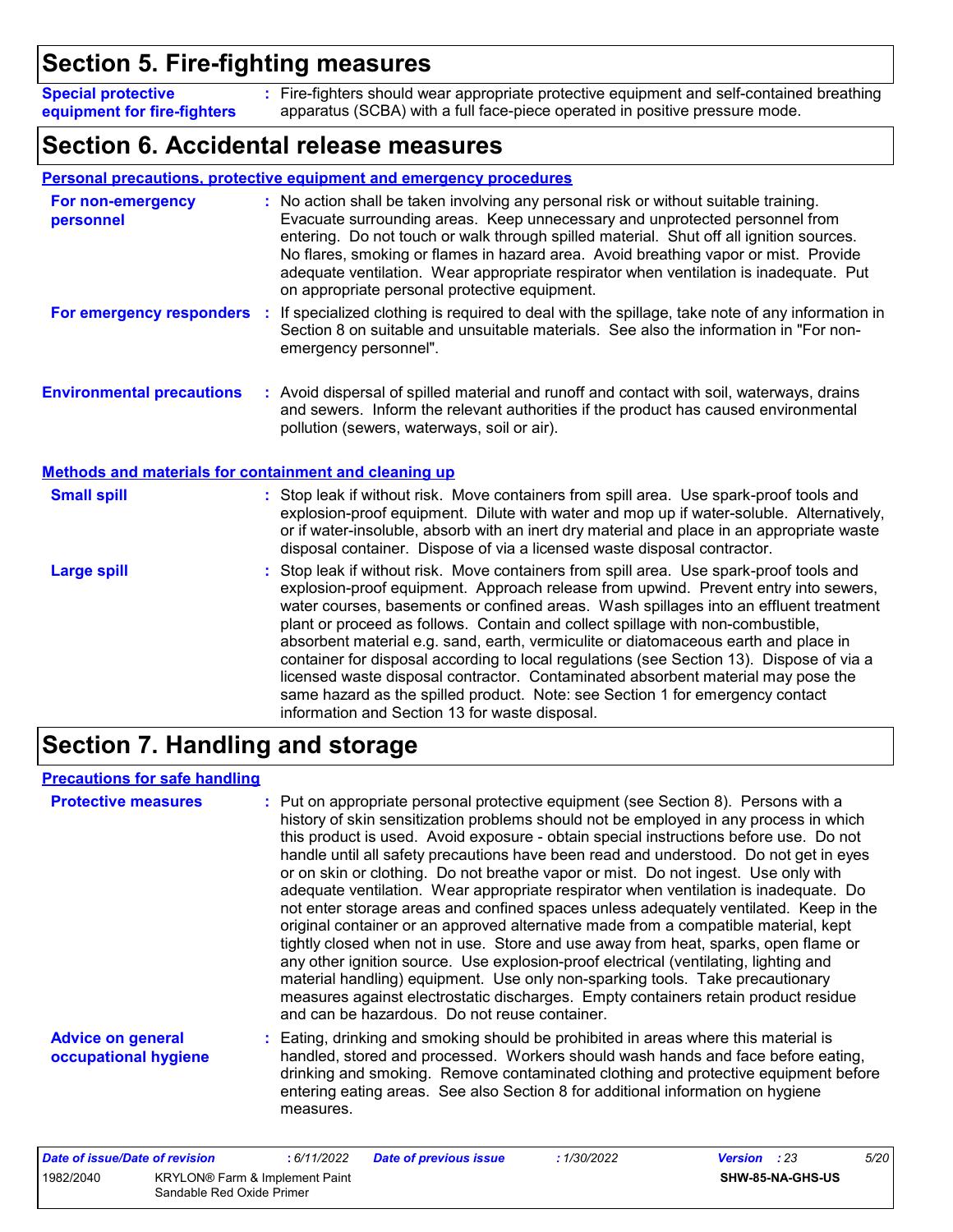# **Section 7. Handling and storage**

| <b>Conditions for safe storage,</b><br>including any<br>incompatibilities | : Store in accordance with local regulations. Store in a segregated and approved area.<br>Store in original container protected from direct sunlight in a dry, cool and well-ventilated<br>area, away from incompatible materials (see Section 10) and food and drink. Store<br>locked up. Eliminate all ignition sources. Separate from oxidizing materials. Keep<br>container tightly closed and sealed until ready for use. Containers that have been<br>opened must be carefully resealed and kept upright to prevent leakage. Do not store in<br>unlabeled containers. Use appropriate containment to avoid environmental<br>contamination. See Section 10 for incompatible materials before handling or use. |
|---------------------------------------------------------------------------|--------------------------------------------------------------------------------------------------------------------------------------------------------------------------------------------------------------------------------------------------------------------------------------------------------------------------------------------------------------------------------------------------------------------------------------------------------------------------------------------------------------------------------------------------------------------------------------------------------------------------------------------------------------------------------------------------------------------|
|---------------------------------------------------------------------------|--------------------------------------------------------------------------------------------------------------------------------------------------------------------------------------------------------------------------------------------------------------------------------------------------------------------------------------------------------------------------------------------------------------------------------------------------------------------------------------------------------------------------------------------------------------------------------------------------------------------------------------------------------------------------------------------------------------------|

# **Section 8. Exposure controls/personal protection**

#### **Control parameters**

**Occupational exposure limits (OSHA United States)**

| <b>Ingredient name</b>                            | CAS#                 | <b>Exposure limits</b>                                                                                                                                                                                                                                                                                                                                                                                                             |
|---------------------------------------------------|----------------------|------------------------------------------------------------------------------------------------------------------------------------------------------------------------------------------------------------------------------------------------------------------------------------------------------------------------------------------------------------------------------------------------------------------------------------|
| Calcium Carbonate                                 | 1317-65-3            | OSHA PEL (United States, 5/2018).<br>TWA: 5 mg/m <sup>3</sup> 8 hours. Form: Respirable<br>fraction<br>TWA: 15 mg/m <sup>3</sup> 8 hours. Form: Total dust<br>NIOSH REL (United States, 10/2020).<br>TWA: 5 mg/m <sup>3</sup> 10 hours. Form: Respirable<br>fraction<br>TWA: 10 mg/m <sup>3</sup> 10 hours. Form: Total                                                                                                            |
| p-Chlorobenzotrifluoride<br>Xylene, mixed isomers | 98-56-6<br>1330-20-7 | None.<br>ACGIH TLV (United States, 1/2021).                                                                                                                                                                                                                                                                                                                                                                                        |
|                                                   |                      | TWA: 100 ppm 8 hours.<br>TWA: 434 mg/m <sup>3</sup> 8 hours.<br>STEL: 150 ppm 15 minutes.<br>STEL: 651 mg/m <sup>3</sup> 15 minutes.<br>OSHA PEL (United States, 5/2018).<br>TWA: 100 ppm 8 hours.<br>TWA: $435 \text{ mg/m}^3$ 8 hours.                                                                                                                                                                                           |
| Titanium Dioxide                                  | 13463-67-7           | ACGIH TLV (United States, 1/2021).<br>TWA: 10 mg/m <sup>3</sup> 8 hours.<br>OSHA PEL (United States, 5/2018).<br>TWA: 15 mg/m <sup>3</sup> 8 hours. Form: Total dust                                                                                                                                                                                                                                                               |
| Iron Oxide                                        | 1309-37-1            | NIOSH REL (United States, 10/2020).<br>TWA: 5 mg/m <sup>3</sup> , (as Fe) 10 hours. Form: Dust<br>and fumes<br>OSHA PEL (United States, 5/2018).<br>TWA: 10 mg/m <sup>3</sup> 8 hours. Form: Fume<br>TWA: 5 mg/m <sup>3</sup> 8 hours. Form: Respirable<br>fraction<br>TWA: 15 mg/m <sup>3</sup> 8 hours. Form: Total dust<br>ACGIH TLV (United States, 1/2021).<br>TWA: 5 mg/m <sup>3</sup> 8 hours. Form: Respirable<br>fraction |
| Talc                                              | 14807-96-6           | NIOSH REL (United States, 10/2020).<br>TWA: 2 mg/m <sup>3</sup> 10 hours. Form: Respirable<br>fraction<br>ACGIH TLV (United States, 1/2021).<br>TWA: 2 mg/m <sup>3</sup> 8 hours. Form: Respirable<br>fraction                                                                                                                                                                                                                     |
| Ethylbenzene                                      | 100-41-4             | ACGIH TLV (United States, 1/2021).<br>TWA: 20 ppm 8 hours.<br>NIOSH REL (United States, 10/2020).<br>TWA: 100 ppm 10 hours.                                                                                                                                                                                                                                                                                                        |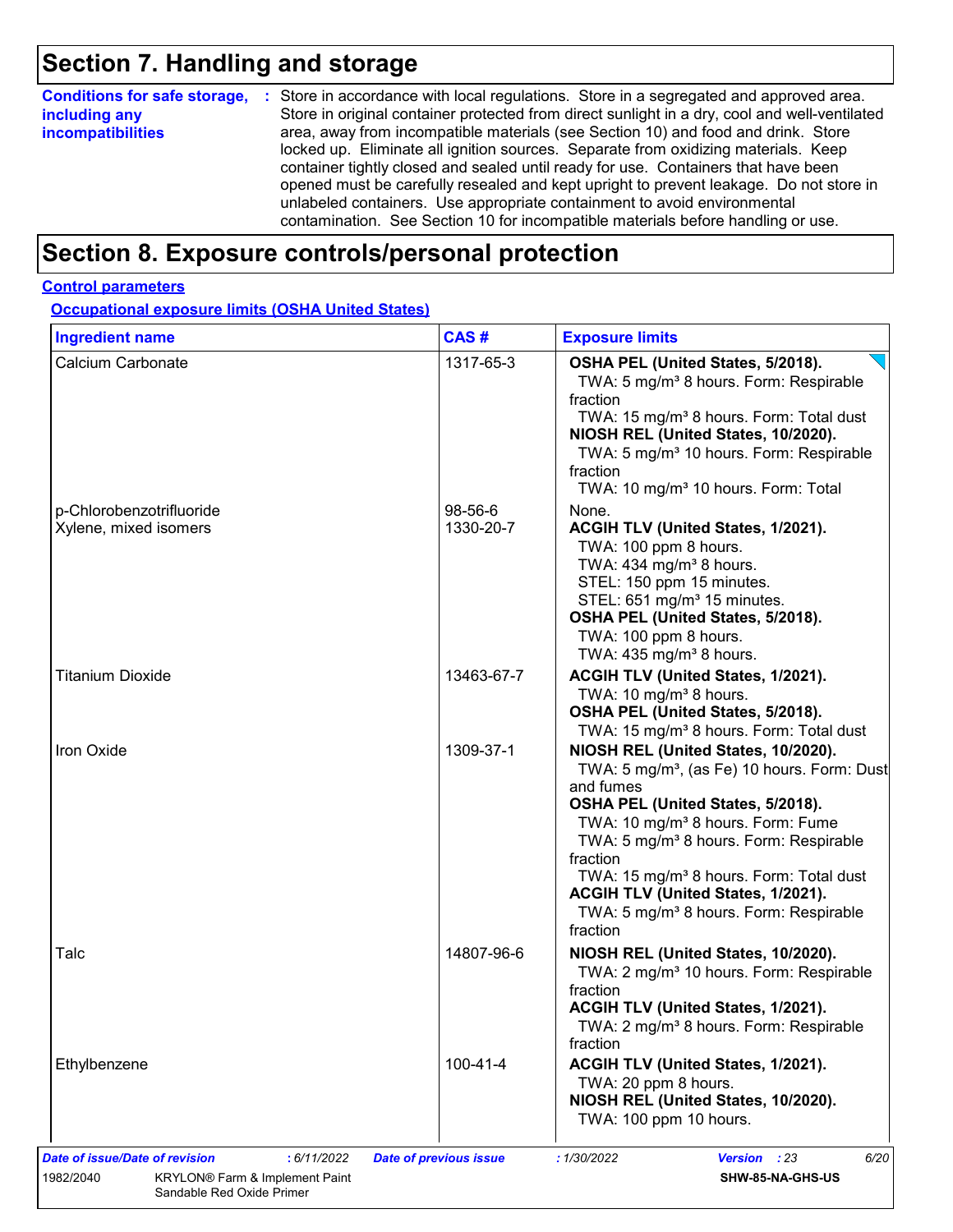|                                       |            | TWA: 435 mg/m <sup>3</sup> 10 hours.<br>STEL: 125 ppm 15 minutes.<br>STEL: 545 mg/m <sup>3</sup> 15 minutes.<br>OSHA PEL (United States, 5/2018).<br>TWA: 100 ppm 8 hours.<br>TWA: $435 \text{ mg/m}^3$ 8 hours.                                                                                                                                                                                                                                                                               |
|---------------------------------------|------------|------------------------------------------------------------------------------------------------------------------------------------------------------------------------------------------------------------------------------------------------------------------------------------------------------------------------------------------------------------------------------------------------------------------------------------------------------------------------------------------------|
| Methyl n-Amyl Ketone                  | 110-43-0   | ACGIH TLV (United States, 1/2021).<br>TWA: 50 ppm 8 hours.<br>TWA: 233 mg/m <sup>3</sup> 8 hours.<br>NIOSH REL (United States, 10/2020).<br>TWA: 100 ppm 10 hours.<br>TWA: 465 mg/m <sup>3</sup> 10 hours.<br>OSHA PEL (United States, 5/2018).<br>TWA: 100 ppm 8 hours.<br>TWA: 465 mg/m <sup>3</sup> 8 hours.                                                                                                                                                                                |
| Methyl n-Propyl Ketone                | 107-87-9   | NIOSH REL (United States, 10/2020).<br>TWA: 150 ppm 10 hours.<br>TWA: 530 mg/m <sup>3</sup> 10 hours.<br>OSHA PEL (United States, 5/2018).<br>TWA: 200 ppm 8 hours.<br>TWA: 700 mg/m <sup>3</sup> 8 hours.<br>ACGIH TLV (United States, 1/2021).<br>STEL: 150 ppm 15 minutes.                                                                                                                                                                                                                  |
| Methyl Ethyl Ketoxime                 | 96-29-7    | OARS WEEL (United States, 1/2021). Skin<br>sensitizer.<br>TWA: 10 ppm 8 hours.                                                                                                                                                                                                                                                                                                                                                                                                                 |
| Light Aliphatic Hydrocarbon           | 64742-47-8 | ACGIH TLV (United States, 1/2021).<br>Absorbed through skin.<br>TWA: 200 mg/m <sup>3</sup> , (as total hydrocarbon<br>vapor) 8 hours.                                                                                                                                                                                                                                                                                                                                                          |
| Crystalline Silica, respirable powder | 14808-60-7 | OSHA PEL Z3 (United States, 6/2016).<br>TWA: 250 mppcf / (%SiO2+5) 8 hours. Form:<br>Respirable<br>TWA: 10 mg/m <sup>3</sup> / (%SiO2+2) 8 hours. Form:<br>Respirable<br>OSHA PEL (United States, 5/2018).<br>TWA: 50 µg/m <sup>3</sup> 8 hours. Form: Respirable<br>dust<br>ACGIH TLV (United States, 1/2021).<br>TWA: 0.025 mg/m <sup>3</sup> 8 hours. Form:<br>Respirable fraction<br>NIOSH REL (United States, 10/2020).<br>TWA: 0.05 mg/m <sup>3</sup> 10 hours. Form: respirable<br>dust |
| Methyl Isobutyl Ketone                | 108-10-1   | ACGIH TLV (United States, 1/2021).<br>TWA: 20 ppm 8 hours.<br>STEL: 75 ppm 15 minutes.<br>NIOSH REL (United States, 10/2020).<br>TWA: 50 ppm 10 hours.<br>TWA: 205 mg/m <sup>3</sup> 10 hours.<br>STEL: 75 ppm 15 minutes.<br>STEL: 300 mg/m <sup>3</sup> 15 minutes.<br>OSHA PEL (United States, 5/2018).<br>TWA: 100 ppm 8 hours.<br>TWA: $410 \text{ mg/m}^3$ 8 hours.                                                                                                                      |
|                                       | 1333-86-4  | ACGIH TLV (United States, 1/2021).                                                                                                                                                                                                                                                                                                                                                                                                                                                             |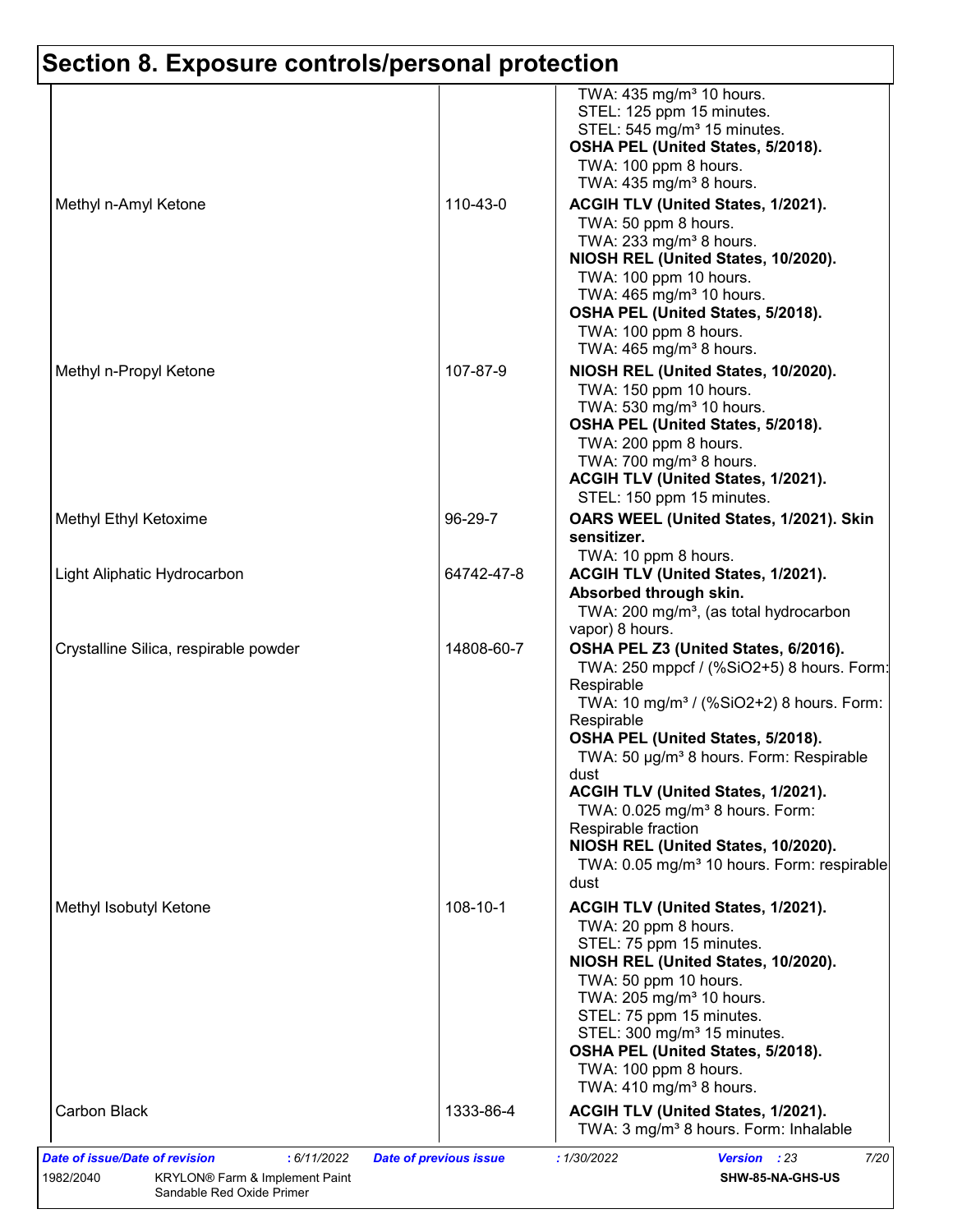|  | fraction<br>NIOSH REL (United States, 10/2020).<br>TWA: $3.5 \text{ mg/m}^3$ 10 hours.<br>TWA: 0.1 mg of PAHs/cm <sup>3</sup> 10 hours.<br>OSHA PEL (United States, 5/2018).<br>TWA: $3.5 \text{ mg/m}^3$ 8 hours. |
|--|--------------------------------------------------------------------------------------------------------------------------------------------------------------------------------------------------------------------|
|--|--------------------------------------------------------------------------------------------------------------------------------------------------------------------------------------------------------------------|

#### **Occupational exposure limits (Canada)**

| <b>Ingredient name</b>  | CAS#       | <b>Exposure limits</b>                                                                                                                                                                                                                                                                                                                                                                                                                                                                                                                                                                                                                                                                                                                |
|-------------------------|------------|---------------------------------------------------------------------------------------------------------------------------------------------------------------------------------------------------------------------------------------------------------------------------------------------------------------------------------------------------------------------------------------------------------------------------------------------------------------------------------------------------------------------------------------------------------------------------------------------------------------------------------------------------------------------------------------------------------------------------------------|
| Xylene                  | 1330-20-7  | CA Alberta Provincial (Canada, 6/2018).<br>8 hrs OEL: 100 ppm 8 hours.<br>15 min OEL: 651 mg/m <sup>3</sup> 15 minutes.<br>15 min OEL: 150 ppm 15 minutes.<br>8 hrs OEL: 434 mg/m <sup>3</sup> 8 hours.<br><b>CA British Columbia Provincial (Canada,</b><br>$6/2021$ ).<br>TWA: 100 ppm 8 hours.<br>STEL: 150 ppm 15 minutes.<br>CA Quebec Provincial (Canada, 6/2021).<br>TWAEV: 100 ppm 8 hours.<br>TWAEV: 434 mg/m <sup>3</sup> 8 hours.<br>STEV: 150 ppm 15 minutes.<br>STEV: 651 mg/m <sup>3</sup> 15 minutes.<br>CA Ontario Provincial (Canada, 6/2019).<br>STEL: 150 ppm 15 minutes.<br>TWA: 100 ppm 8 hours.<br><b>CA Saskatchewan Provincial (Canada,</b><br>7/2013).<br>STEL: 150 ppm 15 minutes.<br>TWA: 100 ppm 8 hours. |
| Titanium dioxide        | 13463-67-7 | <b>CA British Columbia Provincial (Canada,</b><br>6/2021).<br>TWA: 10 mg/m <sup>3</sup> 8 hours. Form: Total dust<br>TWA: 3 mg/m <sup>3</sup> 8 hours. Form: respirable<br>fraction<br>CA Quebec Provincial (Canada, 6/2021).<br>TWAEV: 10 mg/m <sup>3</sup> 8 hours. Form: Total dust.<br>CA Alberta Provincial (Canada, 6/2018).<br>8 hrs OEL: 10 mg/m <sup>3</sup> 8 hours.<br>CA Ontario Provincial (Canada, 6/2019).<br>TWA: 10 mg/m <sup>3</sup> 8 hours.<br><b>CA Saskatchewan Provincial (Canada,</b><br>7/2013).<br>STEL: 20 mg/m <sup>3</sup> 15 minutes.<br>TWA: 10 mg/m <sup>3</sup> 8 hours.                                                                                                                             |
| talc (none asbestiform) | 14807-96-6 | <b>CA British Columbia Provincial (Canada,</b><br>6/2021).<br>TWA: 2 mg/m <sup>3</sup> 8 hours. Form: Respirable<br>CA Quebec Provincial (Canada, 6/2021).<br>TWAEV: 2 mg/m <sup>3</sup> 8 hours. Form: Respirable<br>dust.<br>CA Alberta Provincial (Canada, 6/2018).<br>8 hrs OEL: 2 mg/m <sup>3</sup> 8 hours. Form:<br>Respirable particulate<br>CA Ontario Provincial (Canada, 6/2019).<br>TWA: 2 mg/m <sup>3</sup> 8 hours. Form: Respirable                                                                                                                                                                                                                                                                                    |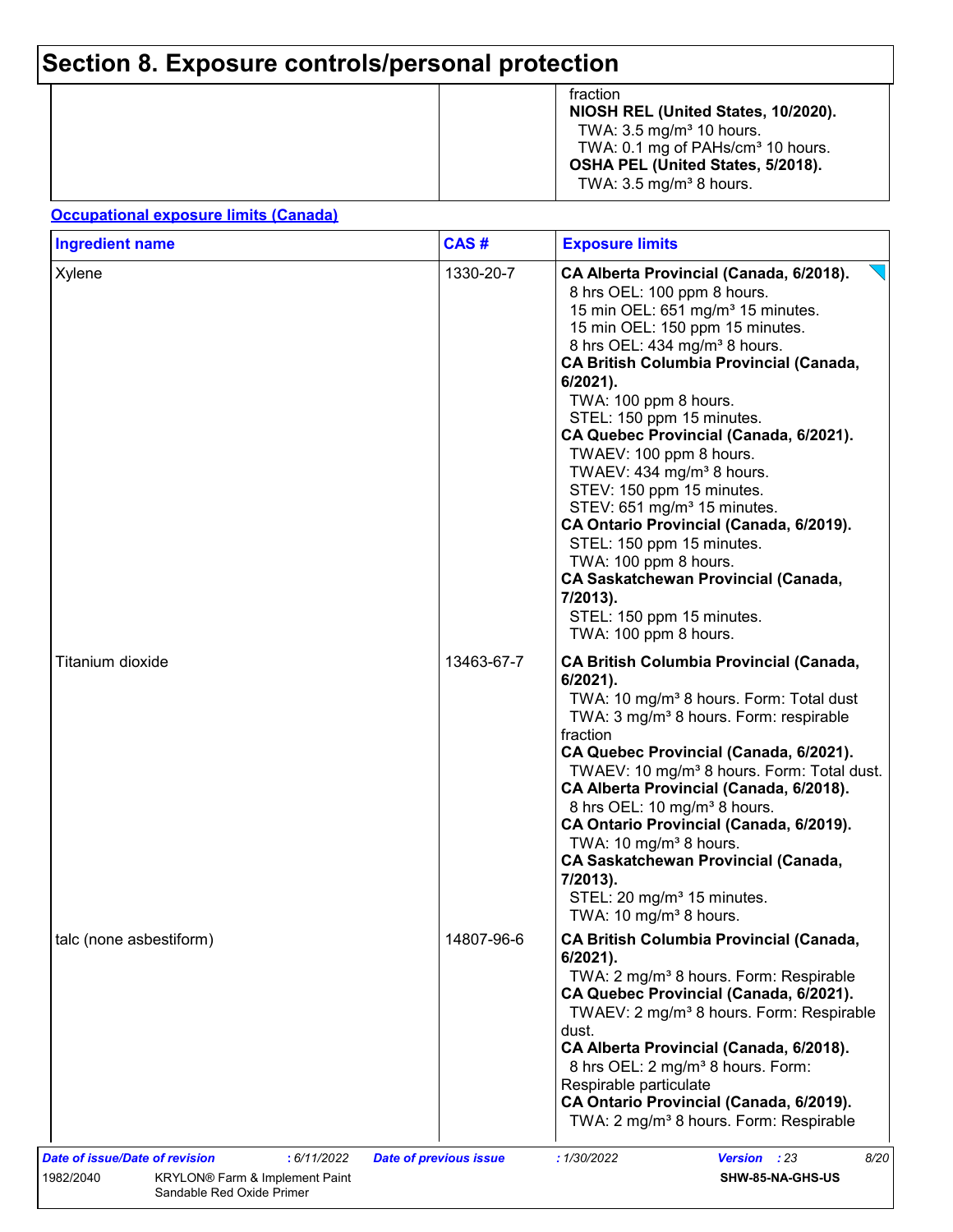| Ethylbenzene          | 100-41-4 | particulate matter.<br>TWA: 2 f/cc 8 hours.<br><b>CA Saskatchewan Provincial (Canada,</b><br>7/2013).<br>TWA: 2 mg/m <sup>3</sup> 8 hours. Form: respirable<br>fraction<br>CA Alberta Provincial (Canada, 6/2018).<br>8 hrs OEL: 100 ppm 8 hours.<br>8 hrs OEL: 434 mg/m <sup>3</sup> 8 hours.<br>15 min OEL: 543 mg/m <sup>3</sup> 15 minutes.<br>15 min OEL: 125 ppm 15 minutes.<br><b>CA British Columbia Provincial (Canada,</b>                                                                                                                                                                                                 |
|-----------------------|----------|--------------------------------------------------------------------------------------------------------------------------------------------------------------------------------------------------------------------------------------------------------------------------------------------------------------------------------------------------------------------------------------------------------------------------------------------------------------------------------------------------------------------------------------------------------------------------------------------------------------------------------------|
|                       |          | 6/2021).<br>TWA: 20 ppm 8 hours.<br>CA Ontario Provincial (Canada, 6/2019).<br>TWA: 20 ppm 8 hours.<br>CA Quebec Provincial (Canada, 6/2021).<br>TWAEV: 20 ppm 8 hours.<br><b>CA Saskatchewan Provincial (Canada,</b><br>7/2013).<br>STEL: 125 ppm 15 minutes.<br>TWA: 100 ppm 8 hours.                                                                                                                                                                                                                                                                                                                                              |
| Methyl n-amyl ketone  | 110-43-0 | CA Alberta Provincial (Canada, 6/2018).<br>8 hrs OEL: 233 mg/m <sup>3</sup> 8 hours.<br>8 hrs OEL: 50 ppm 8 hours.<br><b>CA British Columbia Provincial (Canada,</b><br>6/2021).<br>TWA: 50 ppm 8 hours.<br>CA Ontario Provincial (Canada, 6/2019).<br>TWA: 25 ppm 8 hours.<br>TWA: 115 mg/m <sup>3</sup> 8 hours.<br>CA Quebec Provincial (Canada, 6/2021).<br>TWAEV: 50 ppm 8 hours.<br>TWAEV: 233 mg/m <sup>3</sup> 8 hours.<br><b>CA Saskatchewan Provincial (Canada,</b><br>7/2013).<br>STEL: 60 ppm 15 minutes.<br>TWA: 50 ppm 8 hours.                                                                                        |
| Methyl propyl ketone  | 107-87-9 | CA Alberta Provincial (Canada, 6/2018).<br>8 hrs OEL: 200 ppm 8 hours.<br>15 min OEL: 250 ppm 15 minutes.<br>8 hrs OEL: 705 mg/m <sup>3</sup> 8 hours.<br>15 min OEL: 881 mg/m <sup>3</sup> 15 minutes.<br><b>CA British Columbia Provincial (Canada,</b><br>$6/2021$ ).<br>TWA: 150 ppm 8 hours.<br>STEL: 250 ppm 15 minutes.<br>CA Ontario Provincial (Canada, 6/2019).<br>STEL: 150 ppm 15 minutes.<br>CA Quebec Provincial (Canada, 6/2021).<br>TWAEV: 150 ppm 8 hours.<br>TWAEV: 530 mg/m <sup>3</sup> 8 hours.<br><b>CA Saskatchewan Provincial (Canada,</b><br>7/2013).<br>STEL: 250 ppm 15 minutes.<br>TWA: 200 ppm 8 hours. |
| Methyl Ethyl Ketoxime | 96-29-7  | OARS WEEL (United States, 1/2021). Skin                                                                                                                                                                                                                                                                                                                                                                                                                                                                                                                                                                                              |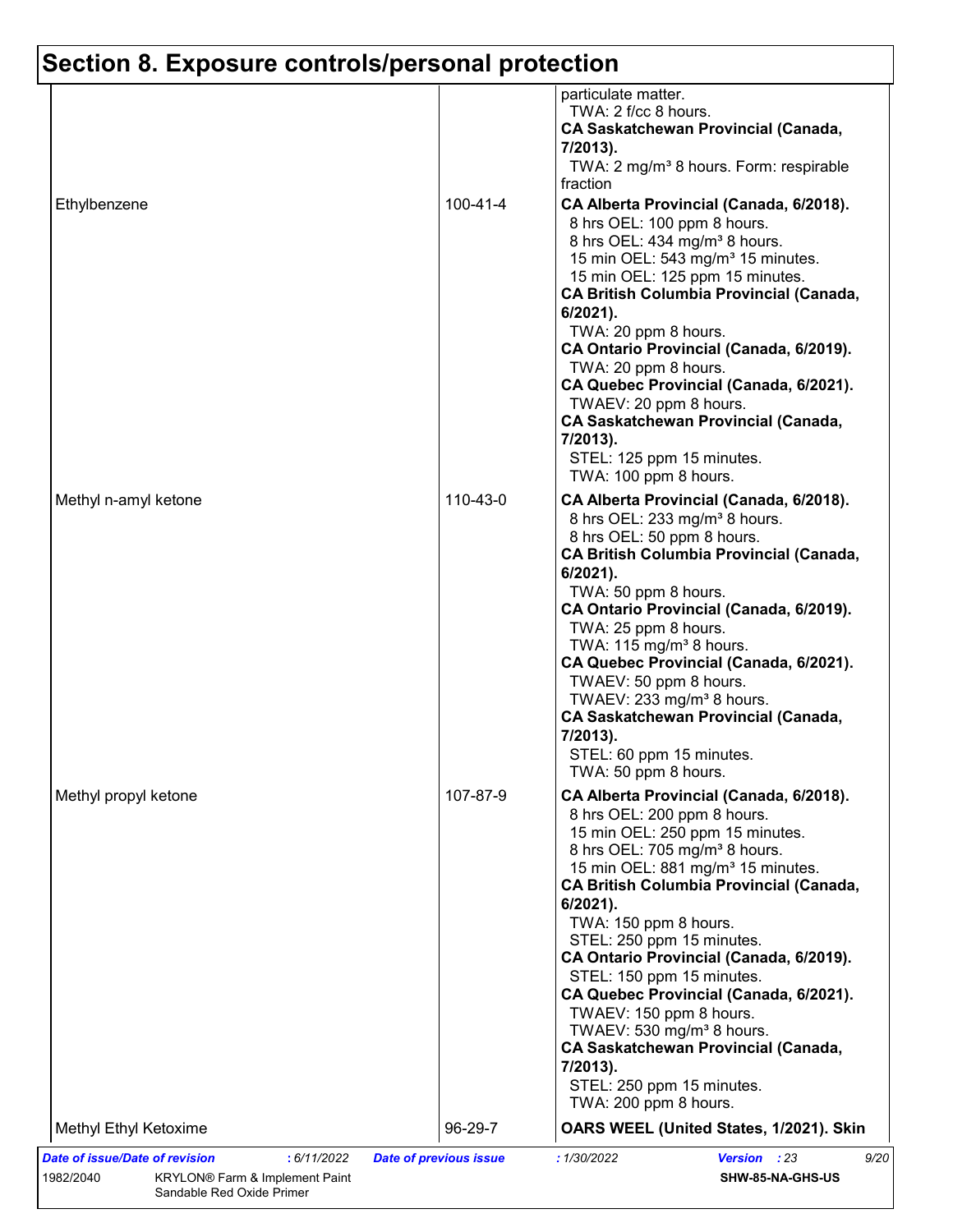| Petroleum refining, hydrotreated light distillate | 64742-47-8 | sensitizer.<br>TWA: 10 ppm 8 hours.<br><b>CA British Columbia Provincial (Canada,</b><br>6/2021). Absorbed through skin.<br>TWA: 200 mg/m <sup>3</sup> , (as total hydrocarbon<br>vapour) 8 hours.<br>CA Alberta Provincial (Canada, 6/2018).<br>Absorbed through skin.<br>8 hrs OEL: 200 mg/m <sup>3</sup> , (as total hydrocarbon<br>vapour) 8 hours.<br>CA Ontario Provincial (Canada, 6/2019).<br>Absorbed through skin.<br>TWA: 200 mg/m <sup>3</sup> , (as total hydrocarbon<br>vapour) 8 hours.                                                                                                                               |
|---------------------------------------------------|------------|--------------------------------------------------------------------------------------------------------------------------------------------------------------------------------------------------------------------------------------------------------------------------------------------------------------------------------------------------------------------------------------------------------------------------------------------------------------------------------------------------------------------------------------------------------------------------------------------------------------------------------------|
| Quartz                                            | 14808-60-7 | <b>CA British Columbia Provincial (Canada,</b><br>$6/2021$ ).<br>TWA: 0.025 mg/m <sup>3</sup> 8 hours. Form:<br>Respirable<br>CA Quebec Provincial (Canada, 6/2021).<br>TWAEV: 0.1 mg/m <sup>3</sup> 8 hours. Form:<br>Respirable dust.<br>CA Alberta Provincial (Canada, 6/2018).<br>8 hrs OEL: 0.025 mg/m <sup>3</sup> 8 hours. Form:<br>Respirable particulate<br>CA Ontario Provincial (Canada, 6/2019).<br>TWA: 0.1 mg/m <sup>3</sup> 8 hours. Form: Respirable<br>particulate matter.<br><b>CA Saskatchewan Provincial (Canada,</b><br>7/2013).<br>TWA: 0.05 mg/m <sup>3</sup> 8 hours. Form: respirable<br>fraction           |
| Methyl isobutyl ketone                            | 108-10-1   | CA Alberta Provincial (Canada, 6/2018).<br>8 hrs OEL: 205 mg/m <sup>3</sup> 8 hours.<br>8 hrs OEL: 50 ppm 8 hours.<br>15 min OEL: 75 ppm 15 minutes.<br>15 min OEL: 307 mg/m <sup>3</sup> 15 minutes.<br><b>CA British Columbia Provincial (Canada,</b><br>6/2021).<br>TWA: 20 ppm 8 hours.<br>STEL: 75 ppm 15 minutes.<br>CA Ontario Provincial (Canada, 6/2019).<br>TWA: 20 ppm 8 hours.<br>STEL: 75 ppm 15 minutes.<br>CA Quebec Provincial (Canada, 6/2021).<br>TWAEV: 20 ppm 8 hours.<br>STEV: 75 ppm 15 minutes.<br><b>CA Saskatchewan Provincial (Canada,</b><br>7/2013).<br>STEL: 75 ppm 15 minutes.<br>TWA: 50 ppm 8 hours. |
| Carbon black                                      | 1333-86-4  | <b>CA British Columbia Provincial (Canada,</b><br>$6/2021$ ).<br>TWA: 3 mg/m <sup>3</sup> 8 hours. Form: Inhalable<br>CA Ontario Provincial (Canada, 6/2019).<br>TWA: 3 mg/m <sup>3</sup> 8 hours. Form: Inhalable<br>particulate matter.<br>CA Quebec Provincial (Canada, 6/2021).                                                                                                                                                                                                                                                                                                                                                  |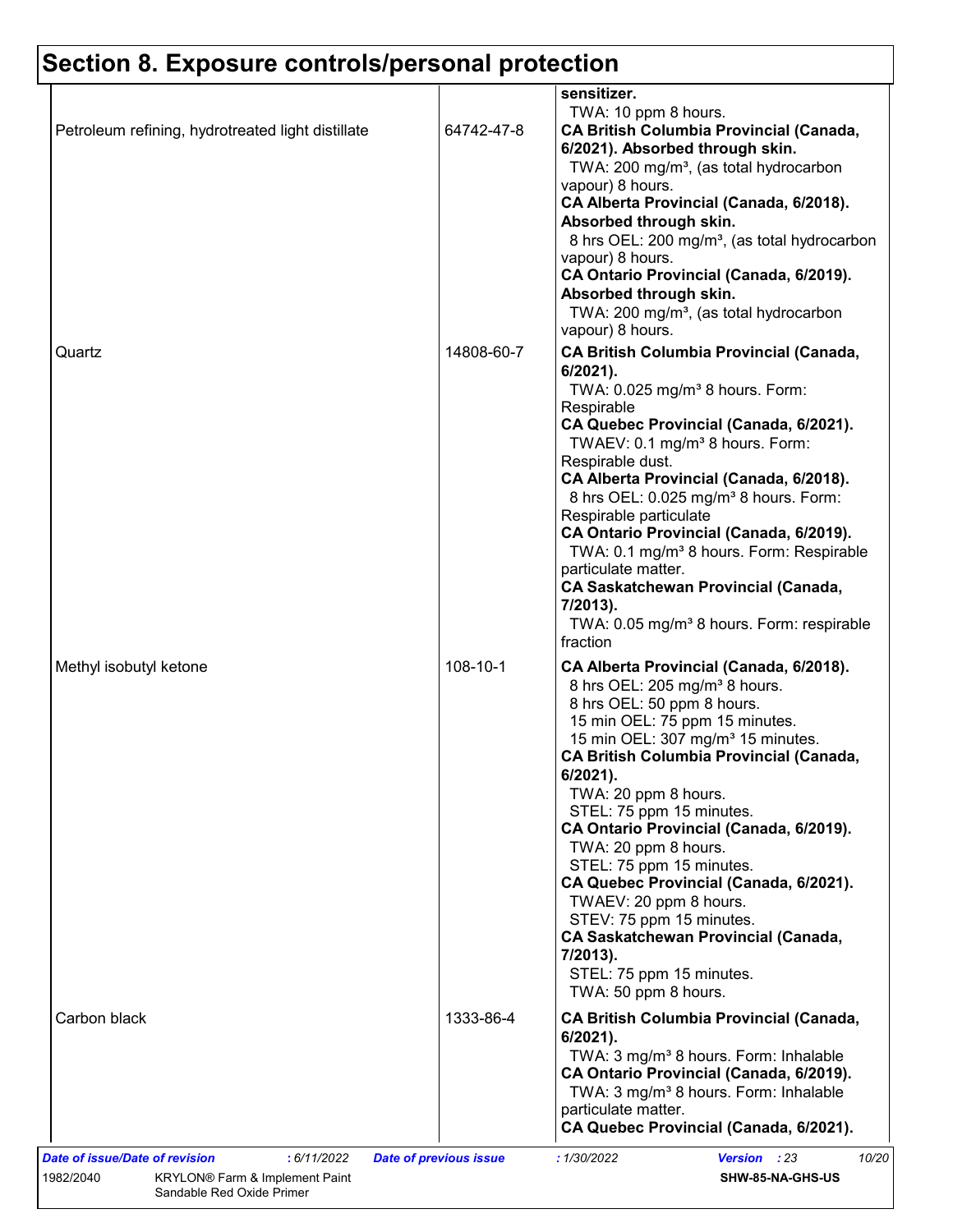|  | TWAEV: 3 mg/m <sup>3</sup> 8 hours. Form: inhalable<br>dust<br>CA Alberta Provincial (Canada, 6/2018).<br>8 hrs OEL: 3.5 mg/m <sup>3</sup> 8 hours.<br><b>CA Saskatchewan Provincial (Canada,</b><br>7/2013).<br>STEL: 7 mg/m <sup>3</sup> 15 minutes.<br>TWA: $3.5 \text{ mg/m}^3$ 8 hours. |
|--|----------------------------------------------------------------------------------------------------------------------------------------------------------------------------------------------------------------------------------------------------------------------------------------------|
|--|----------------------------------------------------------------------------------------------------------------------------------------------------------------------------------------------------------------------------------------------------------------------------------------------|

#### **Occupational exposure limits (Mexico)**

|                        | CAS#           | <b>Exposure limits</b>                                                                                            |
|------------------------|----------------|-------------------------------------------------------------------------------------------------------------------|
| Xylene, mixed isomers  | 1330-20-7      | $\blacktriangledown$<br>NOM-010-STPS-2014 (Mexico, 4/2016).<br>STEL: 150 ppm 15 minutes.<br>TWA: 100 ppm 8 hours. |
| Ethylbenzene           | $100 - 41 - 4$ | NOM-010-STPS-2014 (Mexico, 4/2016).<br>TWA: 20 ppm 8 hours.                                                       |
| Methyl n-Amyl Ketone   | 110-43-0       | NOM-010-STPS-2014 (Mexico, 4/2016).<br>TWA: 50 ppm 8 hours.                                                       |
| Methyl n-Propyl Ketone | 107-87-9       | NOM-010-STPS-2014 (Mexico, 4/2016).<br>STEL: 150 ppm 15 minutes.                                                  |
| Methyl Isobutyl Ketone | 108-10-1       | NOM-010-STPS-2014 (Mexico, 4/2016).<br>TWA: 50 ppm 8 hours.<br>STEL: 75 ppm 15 minutes.                           |

| <b>Appropriate engineering</b><br><b>controls</b> | : Use only with adequate ventilation. Use process enclosures, local exhaust ventilation or<br>other engineering controls to keep worker exposure to airborne contaminants below any<br>recommended or statutory limits. The engineering controls also need to keep gas,<br>vapor or dust concentrations below any lower explosive limits. Use explosion-proof<br>ventilation equipment.                                                                                                                                                                                                                                |
|---------------------------------------------------|------------------------------------------------------------------------------------------------------------------------------------------------------------------------------------------------------------------------------------------------------------------------------------------------------------------------------------------------------------------------------------------------------------------------------------------------------------------------------------------------------------------------------------------------------------------------------------------------------------------------|
| <b>Environmental exposure</b><br>controls         | Emissions from ventilation or work process equipment should be checked to ensure<br>they comply with the requirements of environmental protection legislation. In some<br>cases, fume scrubbers, filters or engineering modifications to the process equipment<br>will be necessary to reduce emissions to acceptable levels.                                                                                                                                                                                                                                                                                          |
| <b>Individual protection measures</b>             |                                                                                                                                                                                                                                                                                                                                                                                                                                                                                                                                                                                                                        |
| <b>Hygiene measures</b>                           | : Wash hands, forearms and face thoroughly after handling chemical products, before<br>eating, smoking and using the lavatory and at the end of the working period.<br>Appropriate techniques should be used to remove potentially contaminated clothing.<br>Contaminated work clothing should not be allowed out of the workplace. Wash<br>contaminated clothing before reusing. Ensure that eyewash stations and safety<br>showers are close to the workstation location.                                                                                                                                            |
| <b>Eye/face protection</b>                        | : Safety eyewear complying with an approved standard should be used when a risk<br>assessment indicates this is necessary to avoid exposure to liquid splashes, mists,<br>gases or dusts. If contact is possible, the following protection should be worn, unless<br>the assessment indicates a higher degree of protection: chemical splash goggles.                                                                                                                                                                                                                                                                  |
| <b>Skin protection</b>                            |                                                                                                                                                                                                                                                                                                                                                                                                                                                                                                                                                                                                                        |
| <b>Hand protection</b>                            | : Chemical-resistant, impervious gloves complying with an approved standard should be<br>worn at all times when handling chemical products if a risk assessment indicates this is<br>necessary. Considering the parameters specified by the glove manufacturer, check<br>during use that the gloves are still retaining their protective properties. It should be<br>noted that the time to breakthrough for any glove material may be different for different<br>glove manufacturers. In the case of mixtures, consisting of several substances, the<br>protection time of the gloves cannot be accurately estimated. |

| <b>Date of issue/Date of revision</b>       |                           | 6/11/2022 | <b>Date of previous issue</b> | <i>1/30/2022</i> | <b>Version</b> : 23 | 11/20 |
|---------------------------------------------|---------------------------|-----------|-------------------------------|------------------|---------------------|-------|
| 1982/2040<br>KRYLON® Farm & Implement Paint |                           |           |                               | SHW-85-NA-GHS-US |                     |       |
|                                             | Sandable Red Oxide Primer |           |                               |                  |                     |       |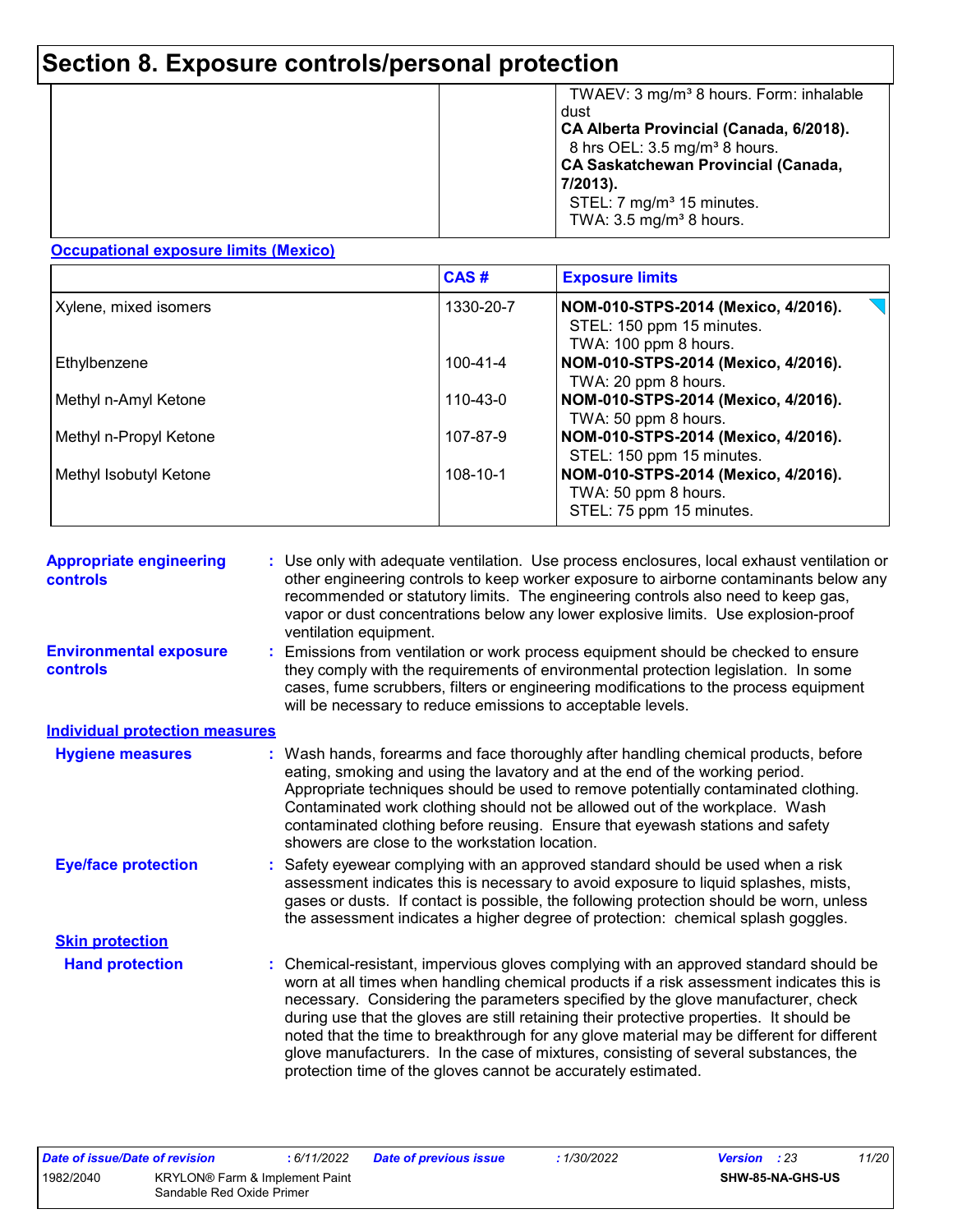| <b>Body protection</b>        | : Personal protective equipment for the body should be selected based on the task being<br>performed and the risks involved and should be approved by a specialist before<br>handling this product. When there is a risk of ignition from static electricity, wear anti-<br>static protective clothing. For the greatest protection from static discharges, clothing<br>should include anti-static overalls, boots and gloves. |
|-------------------------------|--------------------------------------------------------------------------------------------------------------------------------------------------------------------------------------------------------------------------------------------------------------------------------------------------------------------------------------------------------------------------------------------------------------------------------|
| <b>Other skin protection</b>  | : Appropriate footwear and any additional skin protection measures should be selected<br>based on the task being performed and the risks involved and should be approved by a<br>specialist before handling this product.                                                                                                                                                                                                      |
| <b>Respiratory protection</b> | : Based on the hazard and potential for exposure, select a respirator that meets the<br>appropriate standard or certification. Respirators must be used according to a<br>respiratory protection program to ensure proper fitting, training, and other important<br>aspects of use.                                                                                                                                            |

# **Section 9. Physical and chemical properties**

The conditions of measurement of all properties are at standard temperature and pressure unless otherwise indicated.

| <b>Appearance</b>                                                 |    |                                                                |
|-------------------------------------------------------------------|----|----------------------------------------------------------------|
| <b>Physical state</b>                                             |    | : Liquid.                                                      |
| Color                                                             |    | : Not available.                                               |
| <b>Odor</b>                                                       |    | : Not available.                                               |
| <b>Odor threshold</b>                                             |    | : Not available.                                               |
| pH                                                                |    | Not applicable.                                                |
| <b>Melting point/freezing point</b>                               |    | : Not available.                                               |
| <b>Boiling point, initial boiling</b><br>point, and boiling range |    | : $102^{\circ}$ C (215.6 $^{\circ}$ F)                         |
| <b>Flash point</b>                                                |    | : Closed cup: 32°C (89.6°F) [Pensky-Martens Closed Cup]        |
| <b>Evaporation rate</b>                                           |    | $: 2.3$ (butyl acetate = 1)                                    |
| <b>Flammability</b>                                               |    | Not available.                                                 |
| Lower and upper explosion<br>limit/flammability limit             |    | $:$ Lower: $0.9\%$<br>Upper: 10.5%                             |
| <b>Vapor pressure</b>                                             |    | : $3.7$ kPa (27.8 mm Hg)                                       |
| <b>Relative vapor density</b>                                     |    | : $3.45$ [Air = 1]                                             |
| <b>Relative density</b>                                           |    | : 1.67                                                         |
| <b>Solubility</b>                                                 |    | : Not available.                                               |
| <b>Partition coefficient: n-</b><br>octanol/water                 |    | : Not applicable.                                              |
| <b>Auto-ignition temperature</b>                                  |    | : Not available.                                               |
| <b>Decomposition temperature</b>                                  |    | : Not available.                                               |
| <b>Viscosity</b>                                                  | t. | Kinematic (40°C (104°F)): <20.5 mm <sup>2</sup> /s (<20.5 cSt) |
| <b>Molecular weight</b>                                           | t. | Not applicable.                                                |
| <b>Aerosol product</b>                                            |    |                                                                |
| <b>Heat of combustion</b>                                         |    | : $10.641$ kJ/g                                                |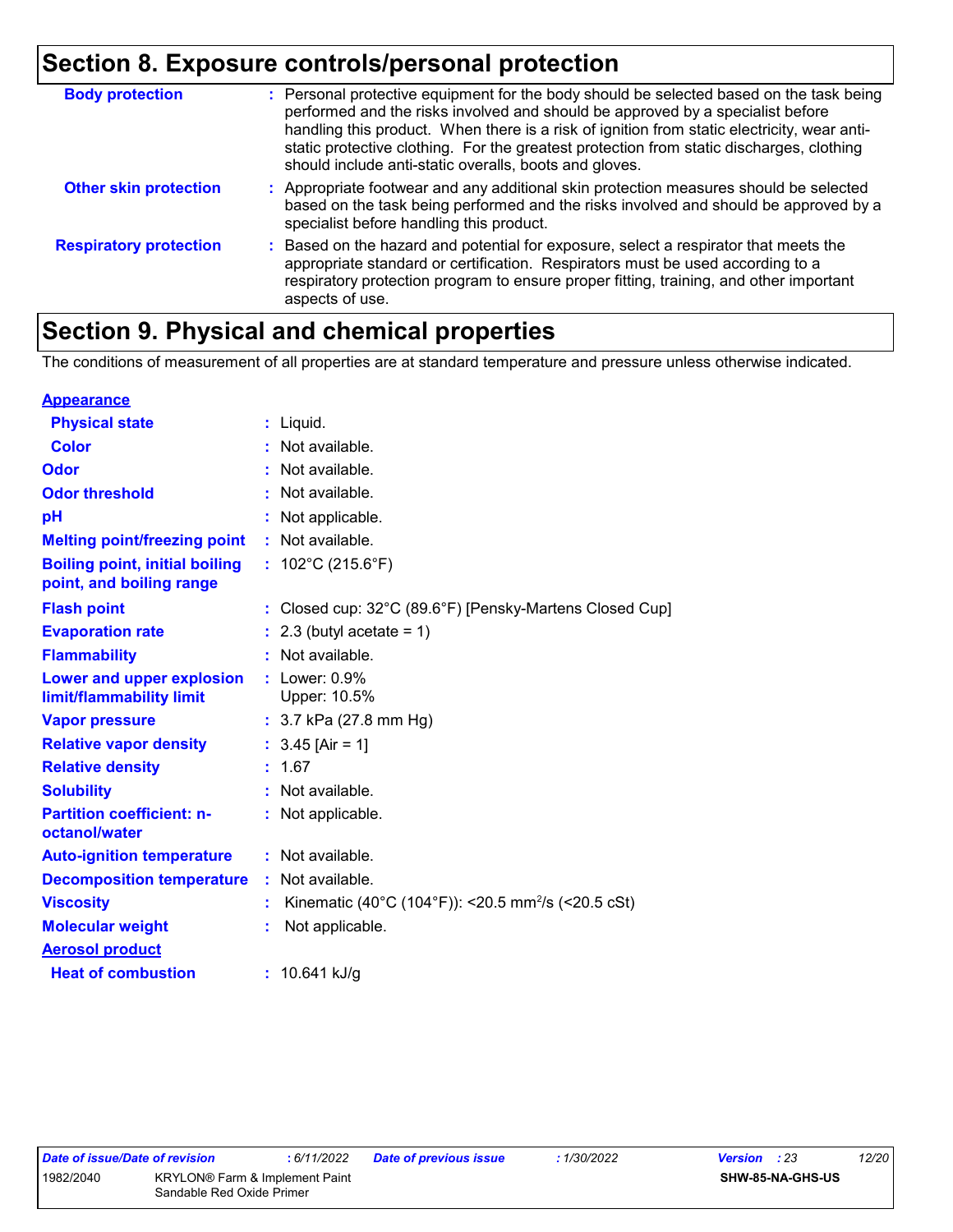# **Section 10. Stability and reactivity**

| <b>Reactivity</b>                                   | : No specific test data related to reactivity available for this product or its ingredients.                                                                                                                                               |
|-----------------------------------------------------|--------------------------------------------------------------------------------------------------------------------------------------------------------------------------------------------------------------------------------------------|
| <b>Chemical stability</b>                           | : The product is stable.                                                                                                                                                                                                                   |
| <b>Possibility of hazardous</b><br><b>reactions</b> | : Under normal conditions of storage and use, hazardous reactions will not occur.                                                                                                                                                          |
| <b>Conditions to avoid</b>                          | : Avoid all possible sources of ignition (spark or flame). Do not pressurize, cut, weld,<br>braze, solder, drill, grind or expose containers to heat or sources of ignition. Do not<br>allow vapor to accumulate in low or confined areas. |
| <b>Incompatible materials</b>                       | $\therefore$ Reactive or incompatible with the following materials:<br>oxidizing materials                                                                                                                                                 |
| <b>Hazardous decomposition</b><br>products          | : Under normal conditions of storage and use, hazardous decomposition products should<br>not be produced.                                                                                                                                  |

# **Section 11. Toxicological information**

#### **Information on toxicological effects**

**Acute toxicity**

| <b>Product/ingredient name</b> | <b>Result</b>               | <b>Species</b> | <b>Dose</b>  | <b>Exposure</b> |
|--------------------------------|-----------------------------|----------------|--------------|-----------------|
| p-Chlorobenzotrifluoride       | LD50 Oral                   | Rat            | $13$ g/kg    |                 |
| Xylene, mixed isomers          | <b>LC50 Inhalation Gas.</b> | Rat            | 6700 ppm     | 4 hours         |
|                                | LD50 Oral                   | Rat            | 4300 mg/kg   |                 |
| Ethylbenzene                   | LD50 Dermal                 | Rabbit         | >5000 mg/kg  |                 |
|                                | LD50 Oral                   | Rat            | 3500 mg/kg   |                 |
| Methyl n-Amyl Ketone           | LD50 Oral                   | Rat            | 1600 $mg/kg$ |                 |
| Methyl n-Propyl Ketone         | LD50 Dermal                 | Rabbit         | 6500 mg/kg   |                 |
|                                | LD50 Oral                   | Rat            | 1600 $mg/kg$ |                 |
| Methyl Ethyl Ketoxime          | LD50 Oral                   | Rat            | 930 mg/kg    |                 |
| Methyl Isobutyl Ketone         | LD50 Oral                   | Rat            | 2080 mg/kg   |                 |
| Carbon Black                   | LD50 Oral                   | Rat            | >15400 mg/kg |                 |

#### **Irritation/Corrosion**

| <b>Product/ingredient name</b>        | <b>Result</b>                                | <b>Species</b> | <b>Score</b> | <b>Exposure</b>  | <b>Observation</b> |
|---------------------------------------|----------------------------------------------|----------------|--------------|------------------|--------------------|
| Xylene, mixed isomers                 | Eyes - Mild irritant                         | Rabbit         |              | $87 \text{ mg}$  |                    |
|                                       | Eyes - Severe irritant                       | Rabbit         |              | 24 hours 5       |                    |
|                                       |                                              |                |              | mg               |                    |
|                                       | Skin - Mild irritant                         | Rat            |              | 8 hours 60 uL    |                    |
|                                       | Skin - Moderate irritant                     | Rabbit         |              | 24 hours 500     |                    |
|                                       |                                              |                |              | mg               |                    |
|                                       | Skin - Moderate irritant                     | Rabbit         |              | 100 %            |                    |
| <b>Titanium Dioxide</b>               | Skin - Mild irritant                         | Human          |              | 72 hours 300     |                    |
|                                       |                                              |                |              | ug l             |                    |
| Talc                                  | Skin - Mild irritant                         | Human          |              | 72 hours 300     |                    |
|                                       |                                              |                |              | ug l             |                    |
| Ethylbenzene                          | Eyes - Severe irritant                       | Rabbit         |              | 500 mg           |                    |
|                                       | Skin - Mild irritant                         | Rabbit         |              | 24 hours 15      |                    |
|                                       |                                              |                |              | mg               |                    |
| Methyl n-Amyl Ketone                  | Skin - Mild irritant                         | Rabbit         |              | 24 hours 14      |                    |
|                                       |                                              |                |              | mg               |                    |
| Methyl n-Propyl Ketone                | Skin - Mild irritant                         | Rabbit         |              | $405 \text{ mg}$ |                    |
| Methyl Ethyl Ketoxime                 | Eyes - Severe irritant                       | Rabbit         |              | 100 uL           |                    |
| <b>Date of issue/Date of revision</b> | : 6/11/2022<br><b>Date of previous issue</b> |                | : 1/30/2022  | <b>Version</b>   | 13/20<br>: 23      |

Sandable Red Oxide Primer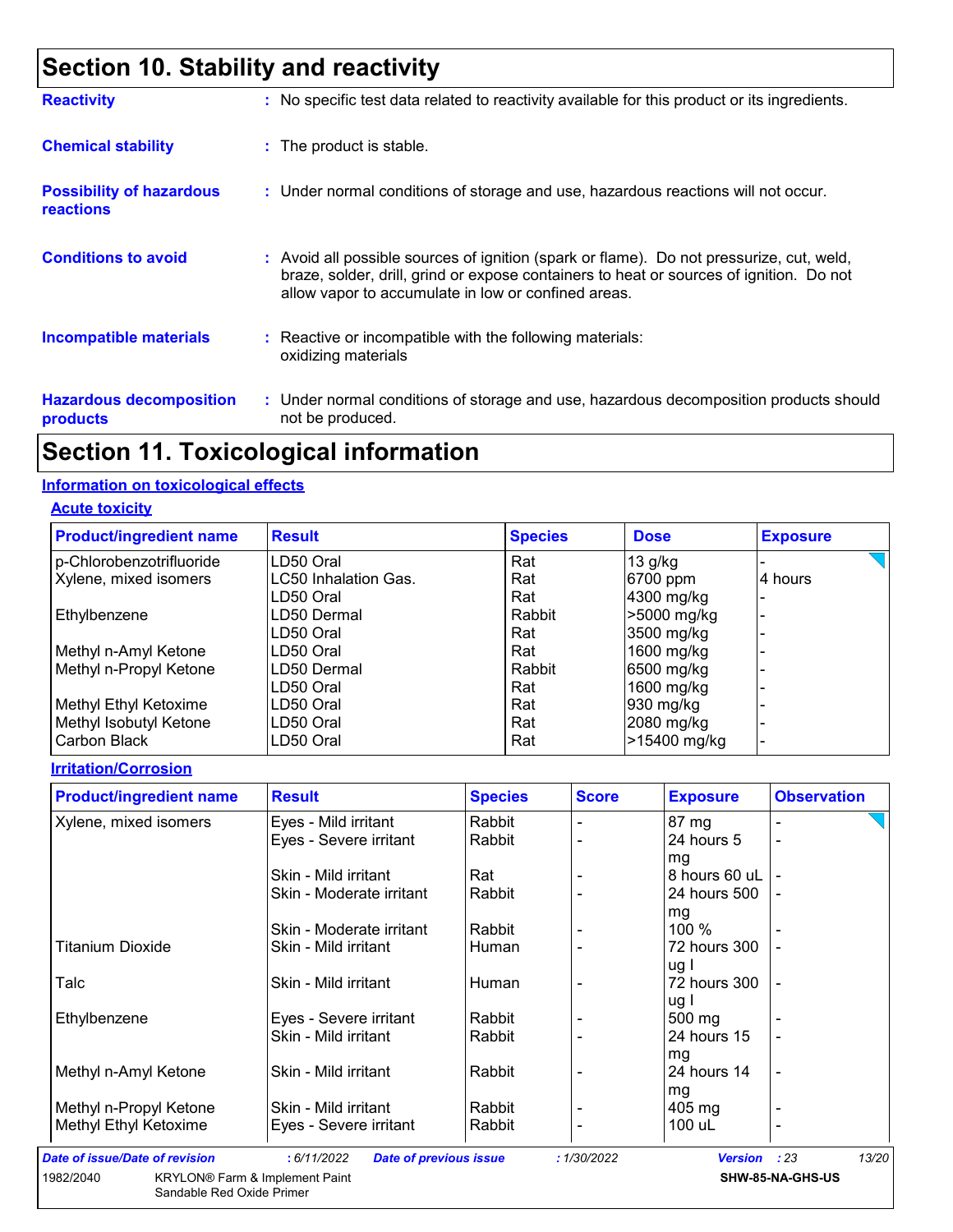# **Section 11. Toxicological information**

| Methyl Isobutyl Ketone | Eyes - Moderate irritant | Rabbit | 24 hours 100        |  |
|------------------------|--------------------------|--------|---------------------|--|
|                        |                          |        | uL                  |  |
|                        | Eyes - Severe irritant   | Rabbit | 40 mg               |  |
|                        | ISkin - Mild irritant    | Rabbit | <b>24 hours 500</b> |  |
|                        |                          |        | mg                  |  |

#### **Sensitization**

Not available.

#### **Mutagenicity**

Not available.

#### **Carcinogenicity**

Not available.

#### **Classification**

| <b>Product/ingredient name</b>           | <b>OSHA</b> | <b>IARC</b> | <b>NTP</b>                      |
|------------------------------------------|-------------|-------------|---------------------------------|
| p-Chlorobenzotrifluoride                 |             | 2B          |                                 |
| Xylene, mixed isomers                    |             | 3           |                                 |
| <b>Titanium Dioxide</b>                  |             | 2B          |                                 |
| <b>Iron Oxide</b>                        |             | ن           |                                 |
| Talc                                     |             | 3           |                                 |
| Ethylbenzene                             |             | 2B          |                                 |
| Crystalline Silica, respirable<br>powder |             |             | Known to be a human carcinogen. |
| Methyl Isobutyl Ketone                   |             | 2Β          |                                 |
| <b>Carbon Black</b>                      |             | 2Β          |                                 |

#### **Reproductive toxicity**

Not available.

#### **Teratogenicity**

Not available.

#### **Specific target organ toxicity (single exposure)**

Sandable Red Oxide Primer

| <b>Name</b>                 | <b>Category</b> | <b>Route of</b><br>exposure | <b>Target organs</b>            |
|-----------------------------|-----------------|-----------------------------|---------------------------------|
| Calcium Carbonate           | Category 3      |                             | Respiratory tract<br>irritation |
| p-Chlorobenzotrifluoride    | Category 3      |                             | Respiratory tract<br>irritation |
| Xylene, mixed isomers       | Category 3      |                             | Respiratory tract<br>irritation |
| Ethylbenzene                | Category 3      |                             | Respiratory tract<br>irritation |
|                             | Category 3      |                             | Narcotic effects                |
| Methyl n-Amyl Ketone        | Category 3      |                             | Respiratory tract<br>irritation |
|                             | Category 3      |                             | Narcotic effects                |
| Methyl n-Propyl Ketone      | Category 3      |                             | Respiratory tract<br>irritation |
|                             | Category 3      |                             | Narcotic effects                |
| Methyl Ethyl Ketoxime       | Category 1      |                             | upper respiratory<br>tract      |
|                             | Category 3      |                             | Narcotic effects                |
| Light Aliphatic Hydrocarbon | Category 3      |                             | Respiratory tract<br>irritation |
|                             | Category 3      |                             | Narcotic effects                |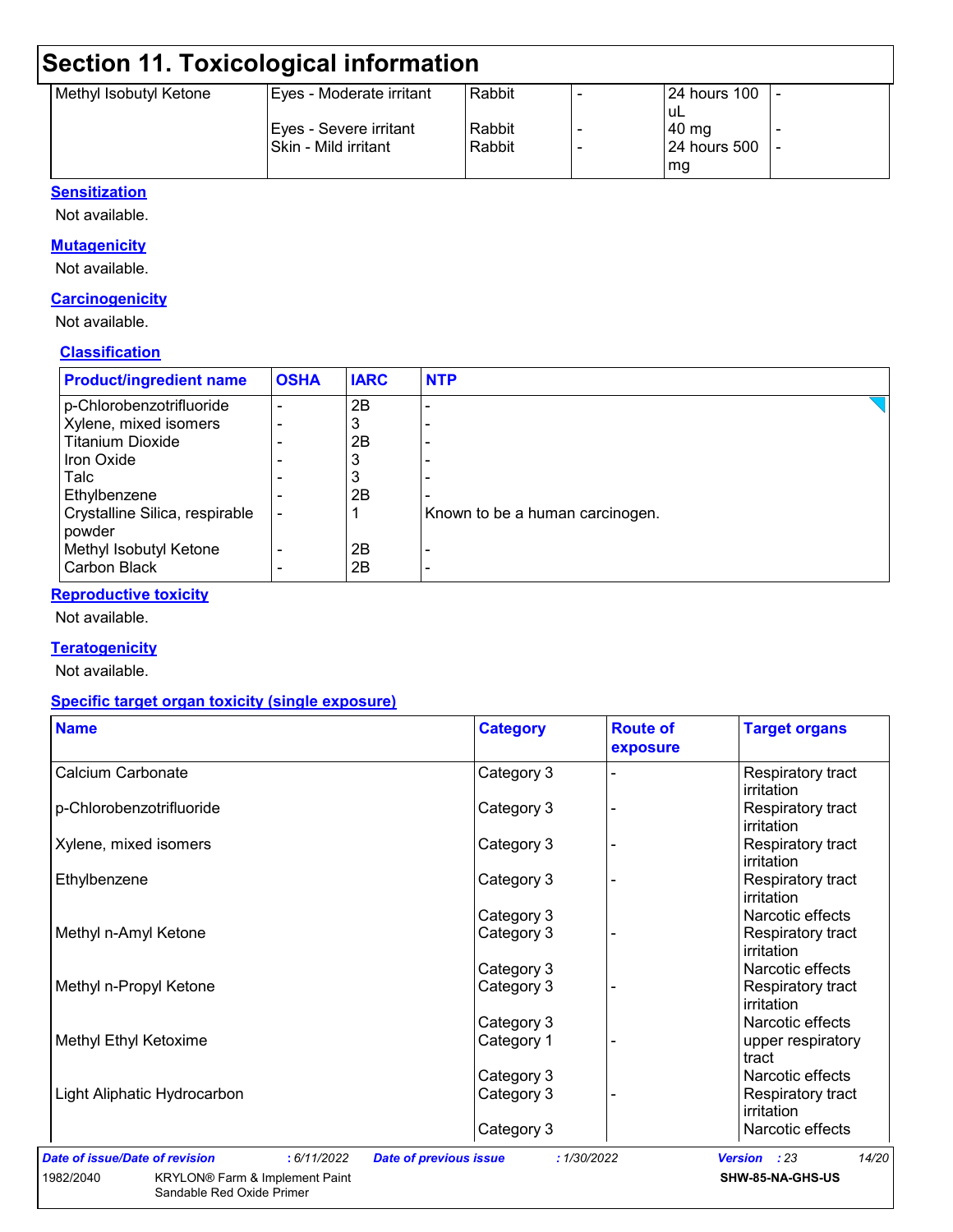# **Section 11. Toxicological information**

| Methyl Isobutyl Ketone | Category 3 | Respiratory tract |
|------------------------|------------|-------------------|
|                        |            | irritation        |
|                        | Category 3 | Narcotic effects  |

#### **Specific target organ toxicity (repeated exposure)**

| <b>Name</b>                           | <b>Category</b> | <b>Route of</b><br>exposure | <b>Target organs</b> |
|---------------------------------------|-----------------|-----------------------------|----------------------|
| Xylene, mixed isomers                 | Category 2      |                             |                      |
| Talc                                  | Category 1      | inhalation                  | lungs                |
| Ethylbenzene                          | Category 2      |                             |                      |
| Methyl n-Amyl Ketone                  | Category 2      |                             |                      |
| Methyl n-Propyl Ketone                | Category 2      |                             |                      |
| Methyl Ethyl Ketoxime                 | Category 2      |                             | blood system         |
| Light Aliphatic Hydrocarbon           | Category 2      |                             |                      |
| Crystalline Silica, respirable powder | Category 1      | inhalation                  |                      |
| Methyl Isobutyl Ketone                | Category 2      |                             |                      |

#### **Aspiration hazard**

| <b>Name</b>                           | <b>Result</b>                                                                  |
|---------------------------------------|--------------------------------------------------------------------------------|
| Xylene, mixed isomers<br>Ethylbenzene | <b>ASPIRATION HAZARD - Category 1</b><br><b>ASPIRATION HAZARD - Category 1</b> |
| Light Aliphatic Hydrocarbon           | <b>ASPIRATION HAZARD - Category 1</b>                                          |

| <b>Information on the likely</b> | : Not available. |
|----------------------------------|------------------|
| routes of exposure               |                  |

#### **Potential acute health effects**

| <b>Eye contact</b>  | : Causes serious eye irritation.                               |
|---------------------|----------------------------------------------------------------|
| <b>Inhalation</b>   | : May cause respiratory irritation.                            |
| <b>Skin contact</b> | : Causes skin irritation. May cause an allergic skin reaction. |
| <b>Ingestion</b>    | : No known significant effects or critical hazards.            |

#### **Symptoms related to the physical, chemical and toxicological characteristics**

| <b>Eye contact</b>  | : Adverse symptoms may include the following:<br>pain or irritation<br>watering<br>redness |
|---------------------|--------------------------------------------------------------------------------------------|
| <b>Inhalation</b>   | : Adverse symptoms may include the following:<br>respiratory tract irritation<br>coughing  |
| <b>Skin contact</b> | : Adverse symptoms may include the following:<br>irritation<br>redness                     |
| <b>Ingestion</b>    | : No specific data.                                                                        |

| Delayed and immediate effects and also chronic effects from short and long term exposure |                  |                               |            |                        |  |
|------------------------------------------------------------------------------------------|------------------|-------------------------------|------------|------------------------|--|
| <b>Short term exposure</b>                                                               |                  |                               |            |                        |  |
| <b>Potential immediate</b><br><b>effects</b>                                             | : Not available. |                               |            |                        |  |
| <b>Potential delayed effects : Not available.</b><br><b>Long term exposure</b>           |                  |                               |            |                        |  |
| <b>Potential immediate</b><br><b>effects</b>                                             | : Not available. |                               |            |                        |  |
| Date of issue/Date of revision                                                           | :6/11/2022       | <b>Date of previous issue</b> | :1/30/2022 | <b>Version</b><br>: 23 |  |

| Date of issue/Date of revision |                                                             | : 6/11/2022 | <b>Date of previous issue</b> | : 1/30/2022 | <b>Version</b> : 23 |                  | 15/20 |
|--------------------------------|-------------------------------------------------------------|-------------|-------------------------------|-------------|---------------------|------------------|-------|
| 1982/2040                      | KRYLON® Farm & Implement Paint<br>Sandable Red Oxide Primer |             |                               |             |                     | SHW-85-NA-GHS-US |       |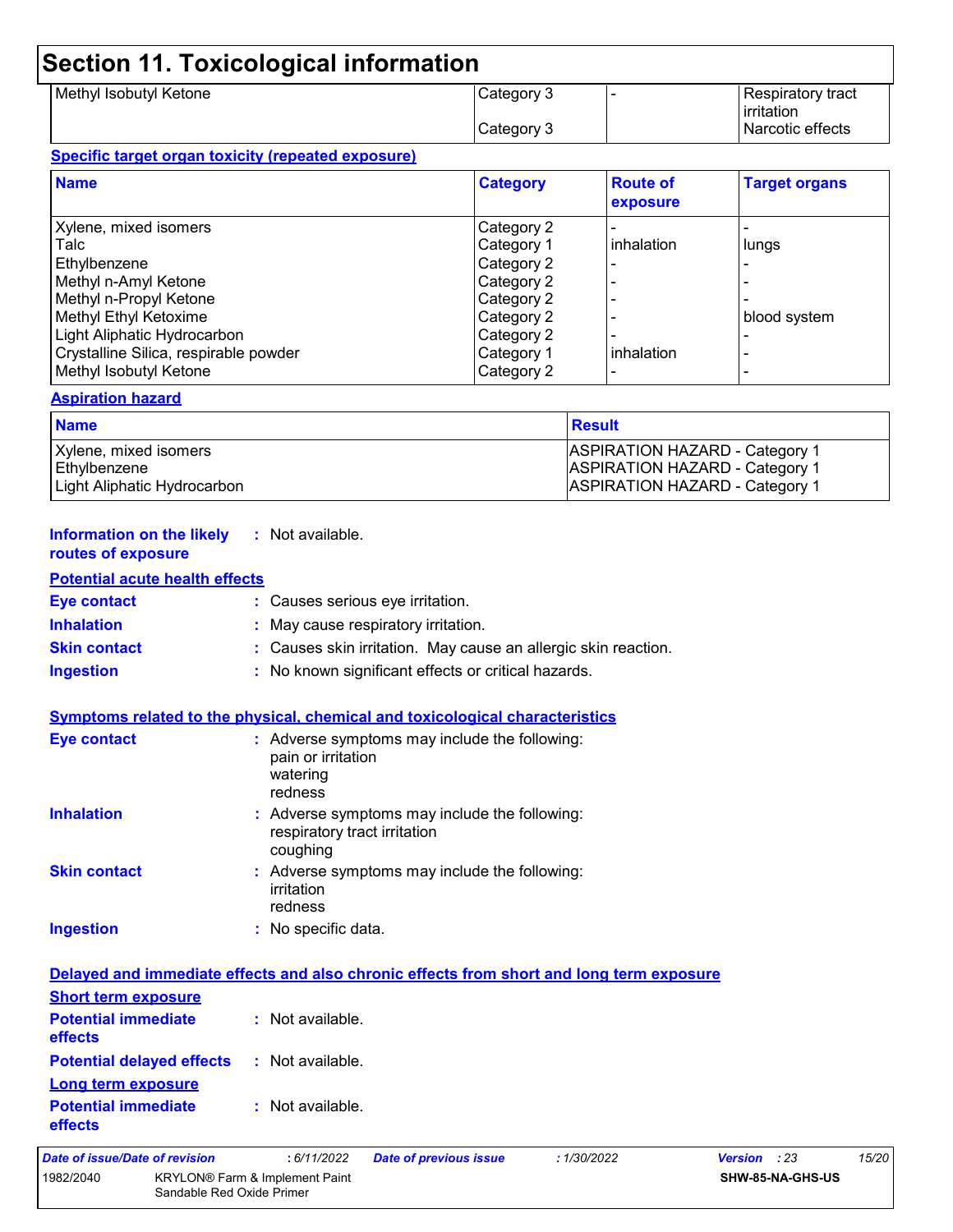# **Section 11. Toxicological information**

### **Potential delayed effects :** Not available.

**Potential chronic health effects**

Not available.

| <b>General</b>               | : Causes damage to organs through prolonged or repeated exposure. Once sensitized, a<br>severe allergic reaction may occur when subsequently exposed to very low levels. |
|------------------------------|--------------------------------------------------------------------------------------------------------------------------------------------------------------------------|
| <b>Carcinogenicity</b>       | : May cause cancer. Risk of cancer depends on duration and level of exposure.                                                                                            |
| <b>Mutagenicity</b>          | : No known significant effects or critical hazards.                                                                                                                      |
| <b>Teratogenicity</b>        | : No known significant effects or critical hazards.                                                                                                                      |
| <b>Developmental effects</b> | : No known significant effects or critical hazards.                                                                                                                      |
| <b>Fertility effects</b>     | : No known significant effects or critical hazards.                                                                                                                      |

#### **Numerical measures of toxicity**

#### **Acute toxicity estimates**

| <b>Route</b>                 | <b>ATE value</b>               |
|------------------------------|--------------------------------|
| Oral                         | 27989.54 mg/kg                 |
| Dermal<br>Inhalation (gases) | 13058.28 mg/kg<br>78513.12 ppm |
| Inhalation (vapors)          | 371.27 mg/l                    |

# **Section 12. Ecological information**

#### **Toxicity**

| <b>Product/ingredient name</b> | <b>Result</b>                         | <b>Species</b>                          | <b>Exposure</b> |
|--------------------------------|---------------------------------------|-----------------------------------------|-----------------|
| Xylene, mixed isomers          | Acute LC50 8500 µg/l Marine water     | Crustaceans - Palaemonetes<br>pugio     | 48 hours        |
|                                | Acute LC50 13400 µg/l Fresh water     | Fish - Pimephales promelas              | 96 hours        |
| Titanium Dioxide               | Acute LC50 >1000000 µg/l Marine water | l Fish - Fundulus heteroclitus          | 96 hours        |
| Ethylbenzene                   | Acute EC50 4900 µg/l Marine water     | Algae - Skeletonema costatum            | 72 hours        |
|                                | Acute EC50 7700 µg/l Marine water     | Algae - Skeletonema costatum            | 96 hours        |
|                                | Acute EC50 6.53 mg/l Marine water     | Crustaceans - Artemia sp. -<br> Nauplii | 48 hours        |
|                                | Acute EC50 2.93 mg/l Fresh water      | Daphnia - Daphnia magna -<br>l Neonate  | 48 hours        |
|                                | Acute LC50 4200 µg/l Fresh water      | Fish - Oncorhynchus mykiss              | 96 hours        |
| Methyl n-Amyl Ketone           | Acute LC50 131000 µg/l Fresh water    | Fish - Pimephales promelas              | 96 hours        |
| Methyl n-Propyl Ketone         | Acute LC50 1240000 µg/l Fresh water   | Fish - Pimephales promelas              | 96 hours        |
| Methyl Ethyl Ketoxime          | Acute LC50 843000 µg/l Fresh water    | Fish - Pimephales promelas              | 96 hours        |
| Light Aliphatic Hydrocarbon    | Acute LC50 2200 µg/l Fresh water      | Fish - Lepomis macrochirus              | 4 days          |
| Methyl Isobutyl Ketone         | Acute LC50 505000 µg/l Fresh water    | Fish - Pimephales promelas              | 96 hours        |
|                                | Chronic NOEC 78 mg/l Fresh water      | Daphnia - Daphnia magna                 | 21 days         |
|                                | Chronic NOEC 168 mg/l Fresh water     | Fish - Pimephales promelas -<br>Embryo  | 33 days         |

#### **Persistence and degradability**

| <b>Product/ingredient name</b>                                                          |                           | <b>Aquatic half-life</b>              |                               | <b>Photolysis</b> |             | Biodegradability                         |                  |       |
|-----------------------------------------------------------------------------------------|---------------------------|---------------------------------------|-------------------------------|-------------------|-------------|------------------------------------------|------------------|-------|
| Xylene, mixed isomers<br>Ethylbenzene<br>Methyl n-Amyl Ketone<br>Methyl Isobutyl Ketone |                           |                                       |                               |                   |             | Readily<br>Readily<br>Readily<br>Readily |                  |       |
| Date of issue/Date of revision                                                          |                           | : 6/11/2022                           | <b>Date of previous issue</b> |                   | : 1/30/2022 | <b>Version</b> : 23                      |                  | 16/20 |
| 1982/2040                                                                               | Sandable Red Oxide Primer | <b>KRYLON®</b> Farm & Implement Paint |                               |                   |             |                                          | SHW-85-NA-GHS-US |       |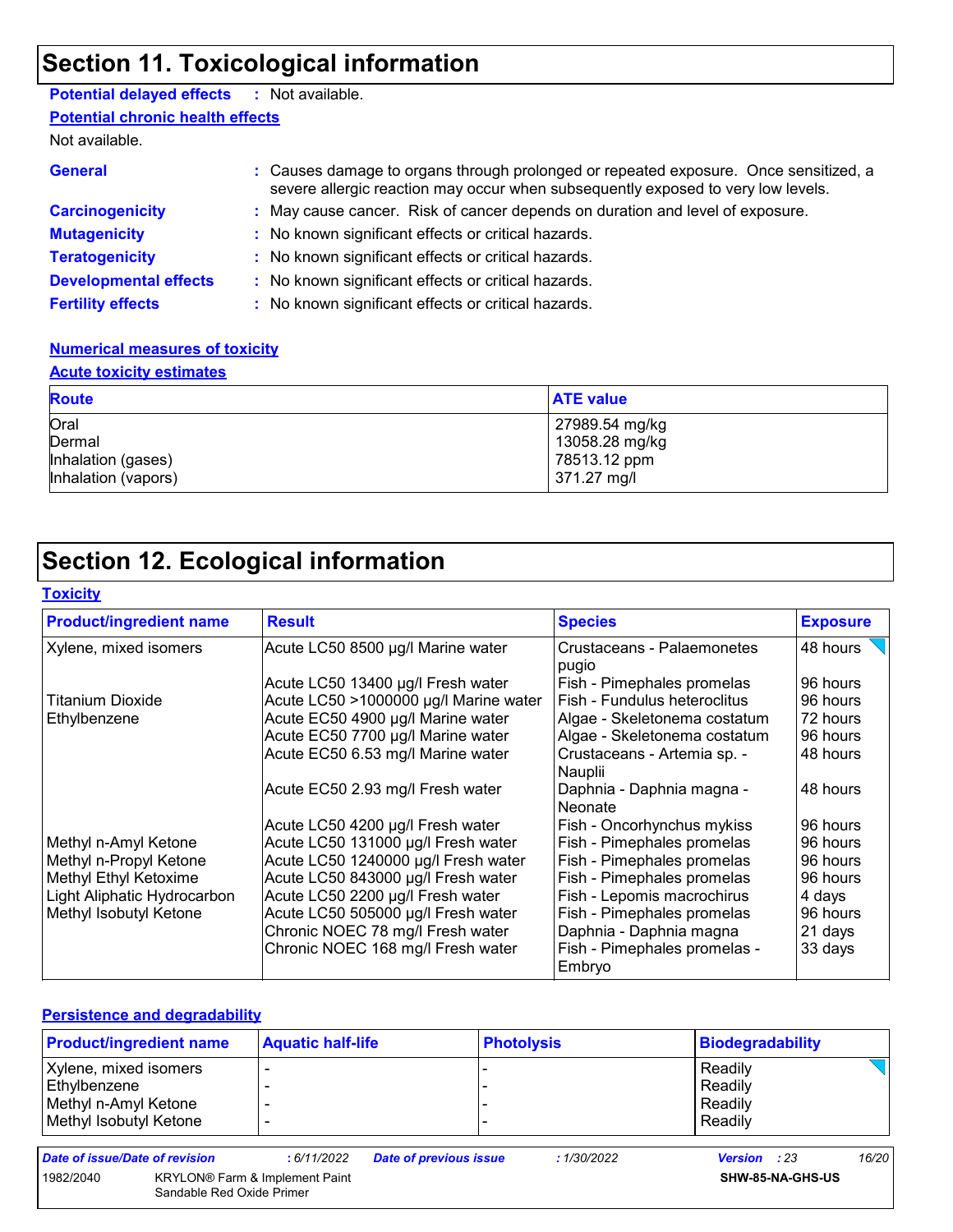# **Section 12. Ecological information**

#### **Bioaccumulative potential**

| <b>Product/ingredient name</b> | $LoaPow$ | <b>BCF</b>  | <b>Potential</b> |
|--------------------------------|----------|-------------|------------------|
| Xylene, mixed isomers          |          | 8.1 to 25.9 | low              |
| Methyl Ethyl Ketoxime          |          | 2.5 to 5.8  | low              |

#### **Mobility in soil**

**Soil/water partition coefficient (KOC) :** Not available.

**Other adverse effects** : No known significant effects or critical hazards.

### **Section 13. Disposal considerations**

#### **Disposal methods :**

The generation of waste should be avoided or minimized wherever possible. Disposal of this product, solutions and any by-products should at all times comply with the requirements of environmental protection and waste disposal legislation and any regional local authority requirements. Dispose of surplus and non-recyclable products via a licensed waste disposal contractor. Waste should not be disposed of untreated to the sewer unless fully compliant with the requirements of all authorities with jurisdiction. Waste packaging should be recycled. Incineration or landfill should only be considered when recycling is not feasible. This material and its container must be disposed of in a safe way. Care should be taken when handling emptied containers that have not been cleaned or rinsed out. Empty containers or liners may retain some product residues. Vapor from product residues may create a highly flammable or explosive atmosphere inside the container. Do not cut, weld or grind used containers unless they have been cleaned thoroughly internally. Avoid dispersal of spilled material and runoff and contact with soil, waterways, drains and sewers.

### **Section 14. Transport information**

|                                                    | <b>DOT</b><br><b>Classification</b>                                        | <b>TDG</b><br><b>Classification</b>                                                                                      | <b>Mexico</b><br><b>Classification</b> | <b>IATA</b>   | <b>IMDG</b>                                |
|----------------------------------------------------|----------------------------------------------------------------------------|--------------------------------------------------------------------------------------------------------------------------|----------------------------------------|---------------|--------------------------------------------|
| <b>UN number</b>                                   | <b>UN1263</b>                                                              | <b>UN1263</b>                                                                                                            | <b>UN1263</b>                          | <b>UN1263</b> | <b>UN1263</b>                              |
| <b>UN proper</b><br>shipping name                  | <b>PAINT</b>                                                               | <b>PAINT</b>                                                                                                             | <b>PAINT</b>                           | <b>PAINT</b>  | <b>PAINT</b>                               |
| <b>Transport</b><br>hazard class(es)               | 3                                                                          | 3                                                                                                                        | 3                                      | 3             | 3                                          |
| <b>Packing group</b>                               | $\mathbf{III}$                                                             | $\mathbf{III}$                                                                                                           | $\  \ $                                | III           | $\mathbf{III}$                             |
| <b>Environmental</b><br>hazards                    | No.                                                                        | No.                                                                                                                      | No.                                    | No.           | No.                                        |
| <b>Additional</b><br><b>information</b>            |                                                                            | Product classified<br>as per the<br>following sections<br>of the<br>Transportation of<br>Dangerous Goods<br>Regulations: |                                        |               | <b>Emergency</b><br>schedules F-E, S-<br>E |
| <b>Date of issue/Date of revision</b><br>1982/2040 | : 6/11/2022<br>KRYLON® Farm & Implement Paint<br>Sandable Red Oxide Primer | <b>Date of previous issue</b>                                                                                            | : 1/30/2022                            |               | Version : 23<br>17/20<br>SHW-85-NA-GHS-US  |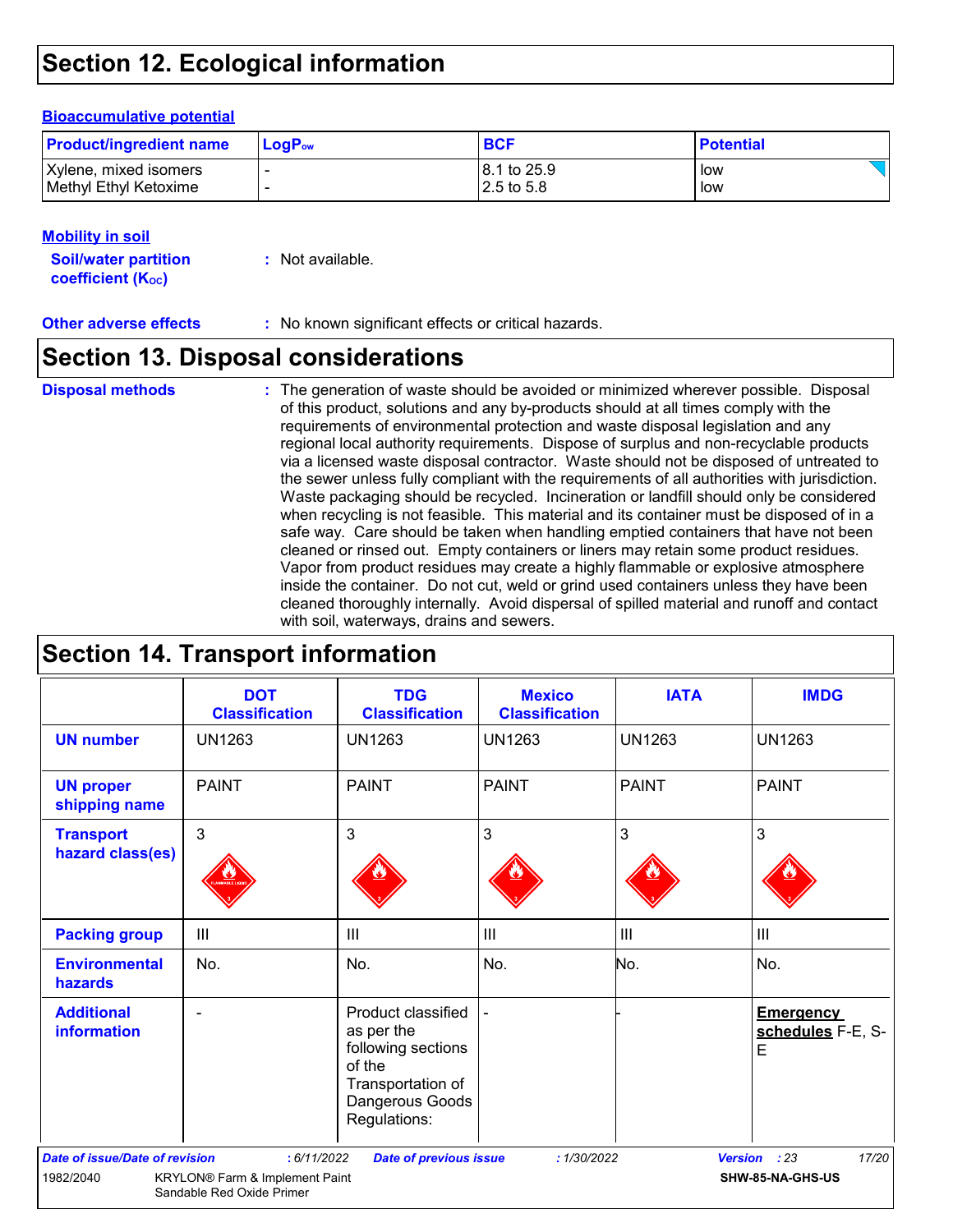| <b>Section 14. Transport information</b>                        |                |                                                                                                                                                                                                                                                                                                                                                                                                                                                                                                                                                                                             |                    |  |                                                                                      |
|-----------------------------------------------------------------|----------------|---------------------------------------------------------------------------------------------------------------------------------------------------------------------------------------------------------------------------------------------------------------------------------------------------------------------------------------------------------------------------------------------------------------------------------------------------------------------------------------------------------------------------------------------------------------------------------------------|--------------------|--|--------------------------------------------------------------------------------------|
|                                                                 |                | 2.18-2.19 (Class<br>3).                                                                                                                                                                                                                                                                                                                                                                                                                                                                                                                                                                     |                    |  |                                                                                      |
|                                                                 | <b>ERG No.</b> | <b>ERG No.</b>                                                                                                                                                                                                                                                                                                                                                                                                                                                                                                                                                                              | <b>ERG No.</b>     |  |                                                                                      |
|                                                                 | 128            | 128                                                                                                                                                                                                                                                                                                                                                                                                                                                                                                                                                                                         | 128                |  |                                                                                      |
|                                                                 |                |                                                                                                                                                                                                                                                                                                                                                                                                                                                                                                                                                                                             |                    |  |                                                                                      |
|                                                                 |                |                                                                                                                                                                                                                                                                                                                                                                                                                                                                                                                                                                                             |                    |  |                                                                                      |
|                                                                 |                |                                                                                                                                                                                                                                                                                                                                                                                                                                                                                                                                                                                             |                    |  |                                                                                      |
|                                                                 |                |                                                                                                                                                                                                                                                                                                                                                                                                                                                                                                                                                                                             |                    |  |                                                                                      |
| <b>Special precautions for user :</b>                           |                | consider container sizes. The presence of a shipping description for a particular<br>mode of transport (sea, air, etc.), does not indicate that the product is packaged<br>suitably for that mode of transport. All packaging must be reviewed for suitability<br>prior to shipment, and compliance with the applicable regulations is the sole<br>responsibility of the person offering the product for transport. People loading and<br>unloading dangerous goods must be trained on all of the risks deriving from the<br>substances and on all actions in case of emergency situations. |                    |  | Multi-modal shipping descriptions are provided for informational purposes and do not |
| <b>Transport in bulk according</b><br>to <b>IMO</b> instruments |                | : Not available.                                                                                                                                                                                                                                                                                                                                                                                                                                                                                                                                                                            |                    |  |                                                                                      |
|                                                                 |                | <b>Proper shipping name</b>                                                                                                                                                                                                                                                                                                                                                                                                                                                                                                                                                                 | $:$ Not available. |  |                                                                                      |

# **Section 15. Regulatory information**

#### **SARA 313**

SARA 313 (40 CFR 372.45) supplier notification can be found on the Environmental Data Sheet.

#### **California Prop. 65**

WARNING: This product contains chemicals known to the State of California to cause cancer and birth defects or other reproductive harm.

#### **International regulations**

| <b>International lists</b> | : Australia inventory (AIIC): Not determined.<br>China inventory (IECSC): Not determined.<br>Japan inventory (CSCL): Not determined.<br>Japan inventory (ISHL): Not determined.<br>Korea inventory (KECI): Not determined.<br>New Zealand Inventory of Chemicals (NZIoC): Not determined.<br>Philippines inventory (PICCS): Not determined.<br>Taiwan Chemical Substances Inventory (TCSI): Not determined.<br>Thailand inventory: Not determined.<br>Turkey inventory: Not determined. |
|----------------------------|-----------------------------------------------------------------------------------------------------------------------------------------------------------------------------------------------------------------------------------------------------------------------------------------------------------------------------------------------------------------------------------------------------------------------------------------------------------------------------------------|
|                            | Vietnam inventory: Not determined.                                                                                                                                                                                                                                                                                                                                                                                                                                                      |

### **Section 16. Other information**

#### **Hazardous Material Information System (U.S.A.)**



**The customer is responsible for determining the PPE code for this material. For more information on HMIS® Personal Protective Equipment (PPE) codes, consult the HMIS® Implementation Manual.**

| Date of issue/Date of revision |                                                             | :6/11/2022 | <b>Date of previous issue</b> | : 1/30/2022 | <b>Version</b> : 23 |                         | 18/20 |
|--------------------------------|-------------------------------------------------------------|------------|-------------------------------|-------------|---------------------|-------------------------|-------|
| 1982/2040                      | KRYLON® Farm & Implement Paint<br>Sandable Red Oxide Primer |            |                               |             |                     | <b>SHW-85-NA-GHS-US</b> |       |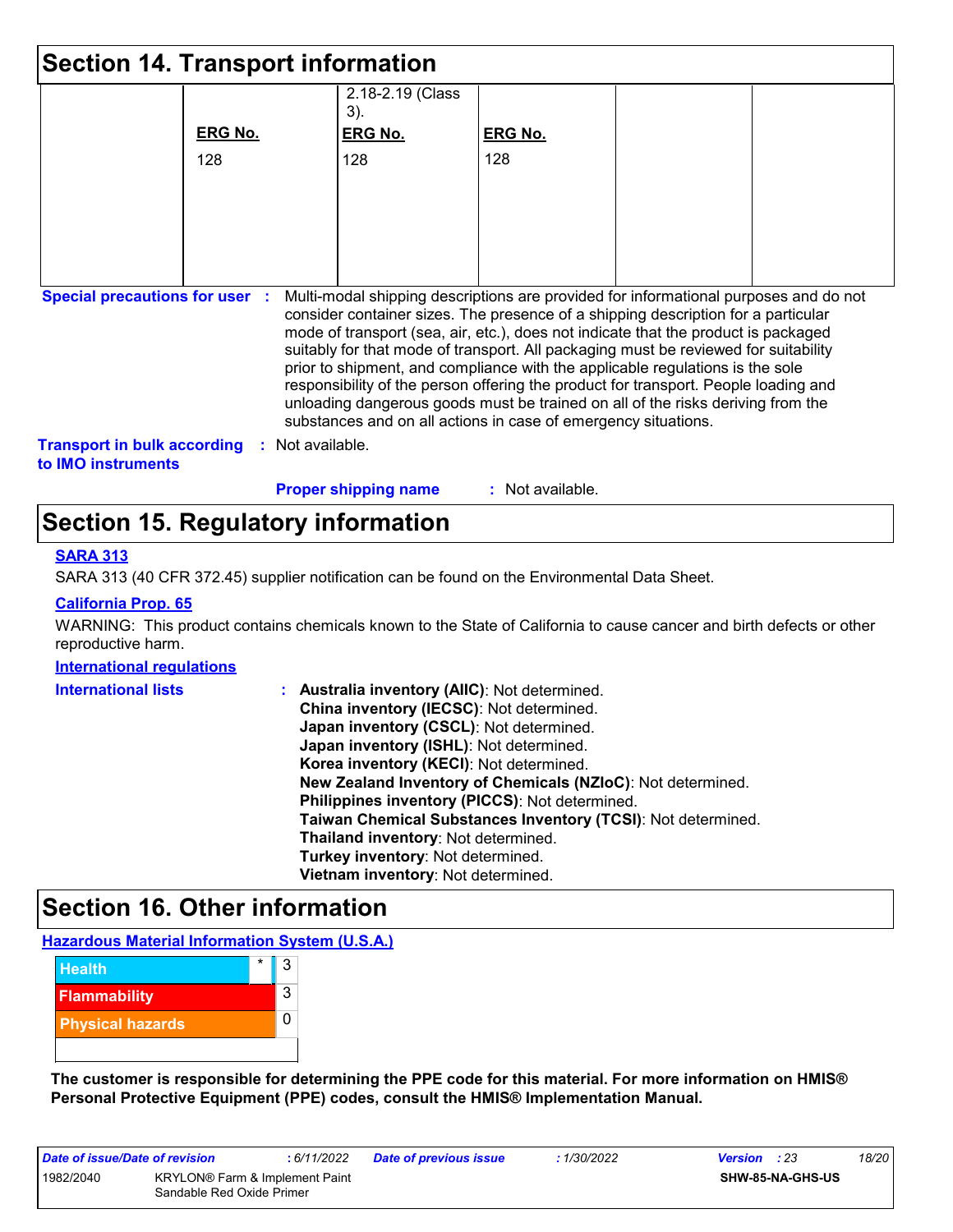# **Section 16. Other information**

**Caution: HMIS® ratings are based on a 0-4 rating scale, with 0 representing minimal hazards or risks, and 4 representing significant hazards or risks. Although HMIS® ratings and the associated label are not required on SDSs or products leaving a facility under 29 CFR 1910.1200, the preparer may choose to provide them. HMIS® ratings are to be used with a fully implemented HMIS® program. HMIS® is a registered trademark and service mark of the American Coatings Association, Inc.**

**Procedure used to derive the classification**

|                                                                                                                                                                                                                                                                                                                                                                                                                                                                                                                                                                                                                                                    |  | <b>Classification</b> | <b>Justification</b>                                                                                                                                                    |
|----------------------------------------------------------------------------------------------------------------------------------------------------------------------------------------------------------------------------------------------------------------------------------------------------------------------------------------------------------------------------------------------------------------------------------------------------------------------------------------------------------------------------------------------------------------------------------------------------------------------------------------------------|--|-----------------------|-------------------------------------------------------------------------------------------------------------------------------------------------------------------------|
| FLAMMABLE LIQUIDS - Category 3<br>SKIN CORROSION/IRRITATION - Category 2<br>SERIOUS EYE DAMAGE/ EYE IRRITATION - Category 2A<br>SKIN SENSITIZATION - Category 1<br>CARCINOGENICITY - Category 1A<br>SPECIFIC TARGET ORGAN TOXICITY (SINGLE EXPOSURE) (Respiratory tract<br>irritation) - Category 3<br>SPECIFIC TARGET ORGAN TOXICITY (REPEATED EXPOSURE) - Category 1                                                                                                                                                                                                                                                                             |  |                       | On basis of test data<br>Calculation method<br><b>Calculation method</b><br><b>Calculation method</b><br>Calculation method<br>Calculation method<br>Calculation method |
| <b>History</b>                                                                                                                                                                                                                                                                                                                                                                                                                                                                                                                                                                                                                                     |  |                       |                                                                                                                                                                         |
| <b>Date of printing</b>                                                                                                                                                                                                                                                                                                                                                                                                                                                                                                                                                                                                                            |  | : 6/11/2022           |                                                                                                                                                                         |
| Date of issue/Date of<br>revision                                                                                                                                                                                                                                                                                                                                                                                                                                                                                                                                                                                                                  |  | : 6/11/2022           |                                                                                                                                                                         |
| Date of previous issue                                                                                                                                                                                                                                                                                                                                                                                                                                                                                                                                                                                                                             |  | : 1/30/2022           |                                                                                                                                                                         |
| <b>Version</b>                                                                                                                                                                                                                                                                                                                                                                                                                                                                                                                                                                                                                                     |  | : 23                  |                                                                                                                                                                         |
| <b>Key to abbreviations</b><br>$:$ ATE = Acute Toxicity Estimate<br><b>BCF</b> = Bioconcentration Factor<br>GHS = Globally Harmonized System of Classification and Labelling of Chemicals<br>IATA = International Air Transport Association<br>IBC = Intermediate Bulk Container<br><b>IMDG = International Maritime Dangerous Goods</b><br>LogPow = logarithm of the octanol/water partition coefficient<br>MARPOL = International Convention for the Prevention of Pollution From Ships, 1973<br>as modified by the Protocol of 1978. ("Marpol" = marine pollution)<br>$N/A = Not available$<br>SGG = Segregation Group<br>$UN = United Nations$ |  |                       |                                                                                                                                                                         |

**Indicates information that has changed from previously issued version.**

#### **Notice to reader**

**It is recommended that each customer or recipient of this Safety Data Sheet (SDS) study it carefully and consult resources, as necessary or appropriate, to become aware of and understand the data contained in this SDS and any hazards associated with the product. This information is provided in good faith and believed to be accurate as of the effective date herein. However, no warranty, express or implied, is given. The information presented here applies only to the product as shipped. The addition of any material can change the composition, hazards and risks of the product. Products shall not be repackaged, modified, or tinted except as specifically instructed by the manufacturer, including but not limited to the incorporation of products not specified by the manufacturer, or the use or addition of products in proportions not specified by the manufacturer. Regulatory requirements are subject to change and may differ between various locations and jurisdictions. The customer/buyer/user is responsible to ensure that his activities comply with all country, federal, state, provincial or local laws. The conditions for use of the product are not under the control of the manufacturer; the customer/buyer/user is responsible to determine the conditions necessary for the safe use of this product. The customer/buyer/user should not use the product for any purpose other than the purpose shown in the applicable section of this SDS without first referring to the supplier and obtaining written handling instructions. Due to the proliferation of sources for information such as manufacturer-specific SDS, the manufacturer cannot be responsible for SDSs obtained from any other source.**

| <b>Date of issue/Date of</b> |  |    |
|------------------------------|--|----|
| 982/2040                     |  | KI |
|                              |  | e, |